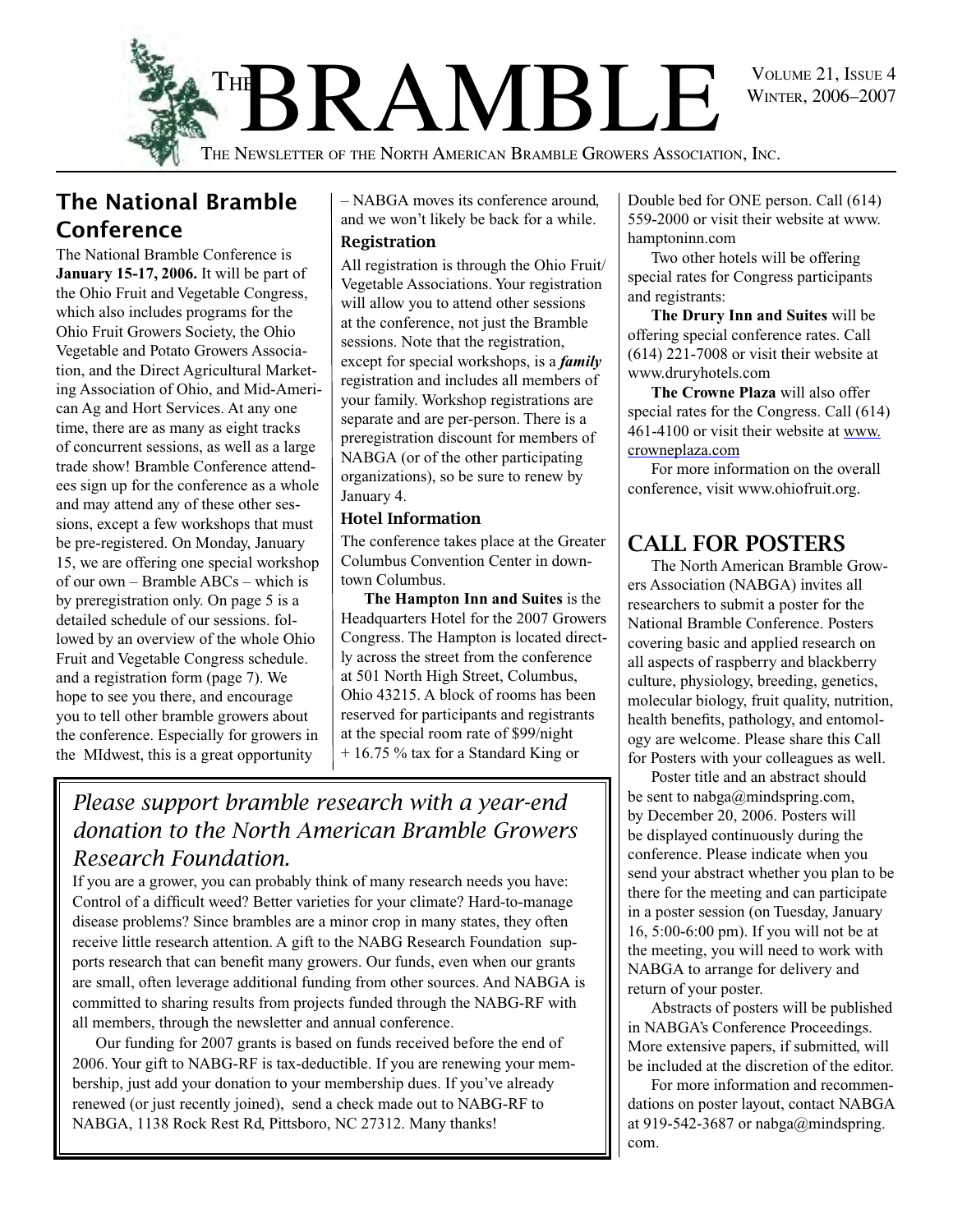# *Briefly Speaking...*

All of us in the bramble industry fear that the day will come when a news item will link raspberries or blackberries to an outbreak of food borne illness. The thought that the product we promote for its health benefits could be the cause of sickness or death is sobering. Are we ready if the next incident is about raspberries or blackberries? I say "we" because all of us in the industry would be affected as has been evidenced by previous events. Common sense tells us that we could never be fully prepared with enough damage control strategy to prevent major problems.

A proactive approach seems to me the best way for our industry to meet this challenge. "An ounce of prevention is worth a pound of cure." It is essential that all of us make a personal commitment to producing a safe product.

Support for on-farm food safety planning is available. Most commercial growers are required by their marketers to be certified by third party inspections. For those not connected to retailers or wholesalers, food safety plans are currently voluntary. But like a chain that is only as strong as its weakest link, we are all connected through the supply of our product to the consuming public. Contact your local Cooperative Extension Office now to get started with food safety planning for next season.

Your NABGA board of directors is working on this issue and plans to have commodity specific material available soon. The next issue of "The Bramble" will contain more information on this. Also, bramble sessions at BOTH the Southeast Regional Fruit and Vegetable Conference in Savannah, Georgia, January 4-7, and the NABGA Annual Conference in Columbus, Ohio, January 15-17, will include food safety information specific for brambles.

Let's keep brambles out of the news on this one!

It has been a pleasure for me to serve as your President during the past two years. While all of our goals and objectives have not been reached, some have; and I feel we are making progress in many ways. Much of the credit for our accomplishments should be given to our dedicated and competent Executive Secretary. She is the driving force behind NABGA.

"Thank you, Debby!"

 *Ervin Lineberger NABGA President*

*I believe that Ervin deserves a lot of the credit for having a real vision for what NABGA can do and be and for thinking creatively and strategically about the needs of the bramble industry as a whole. So, "Thanks, Ervin!" Debby Wechsler*

### **EVENTS**

**December 11-13** —**New England Vegetable and Berry Conference**. For more information: www.nevbc.org.

**January 4-7, 2007** — **Southeast Regional Fruit & Vegetable Conference**, Savannah, GA. Includes bramble sessions and Blackberry ABCs workshop. This is where our annual meeting was last year; NABGA is helping plan these sessions. For more information, contact NABGA, visit www.gfvga.org, or call 877-994- 3842.

**January 16-17, 2007— NABGA's National Bramble Conference,** at the Ohio Fruit and Vegetable Congress in Columbus, OH. See page 1.

**February 9-12, 2007 — North American Strawberry Research Symposium and North American Strawberry Growers Association Annual Conference,** Ventura, CA. Contact 613-258- 4587, info@nasga.org, or visit www. nasga.org.

### Savannah Conference Offers Bramble Sessions

Most of our members in the Southeast, and anyone who attended last year should have already received information about the Southeast Regional Fruit and Vegetable Conference. NABGA is helping with this event and it is essentially a NABGA regional meeting. If you need more information or a preconference booklet, visit www.gfvga.org, or call 877-994-3842. You can also contact NABGA.

#### Thursday, January 4-1-4 pm

**• Blackberry ABCs workshop–** the basics for new and novice growers. Presenters will include Dave Lockwood, University of Tennessee; Phil Brannen, University of Georga; Arlie Powell, Auburn U; Mike Bruorton, SunnyRidge Farm. In the evening there will be a **Bramble Grower's Dinner** (Dutch Treat).

#### Friday, January 5, 8-11 am

#### **• Production Updates-**

Double Blossom (Barbara Smith, USDA-ARS)

Raspberry Crown Borer (Dan Horton Uof GA)

Disease Control (Barbara Smith, USDA-ARS)

**• Building a Dynamic and High Quality Bramble Industryin the Southeast.**  Debbie Hamrick, NC Farm Bureau; Henry Bierlink, Washington Red Raspberry Commission; Keith Mixon, SunnyRidge Farm, and Ervin Lineberger, NABGA president.

**• Bramble Food Safety** session (not shown in printed program).

**• Q & A with all speakers**

Other tracks at the conference include peaches, strawberries, muscaadines, blueberries, vegetables, watermelons, roadside makets, organic production, and more. There is an extensive trade show as well.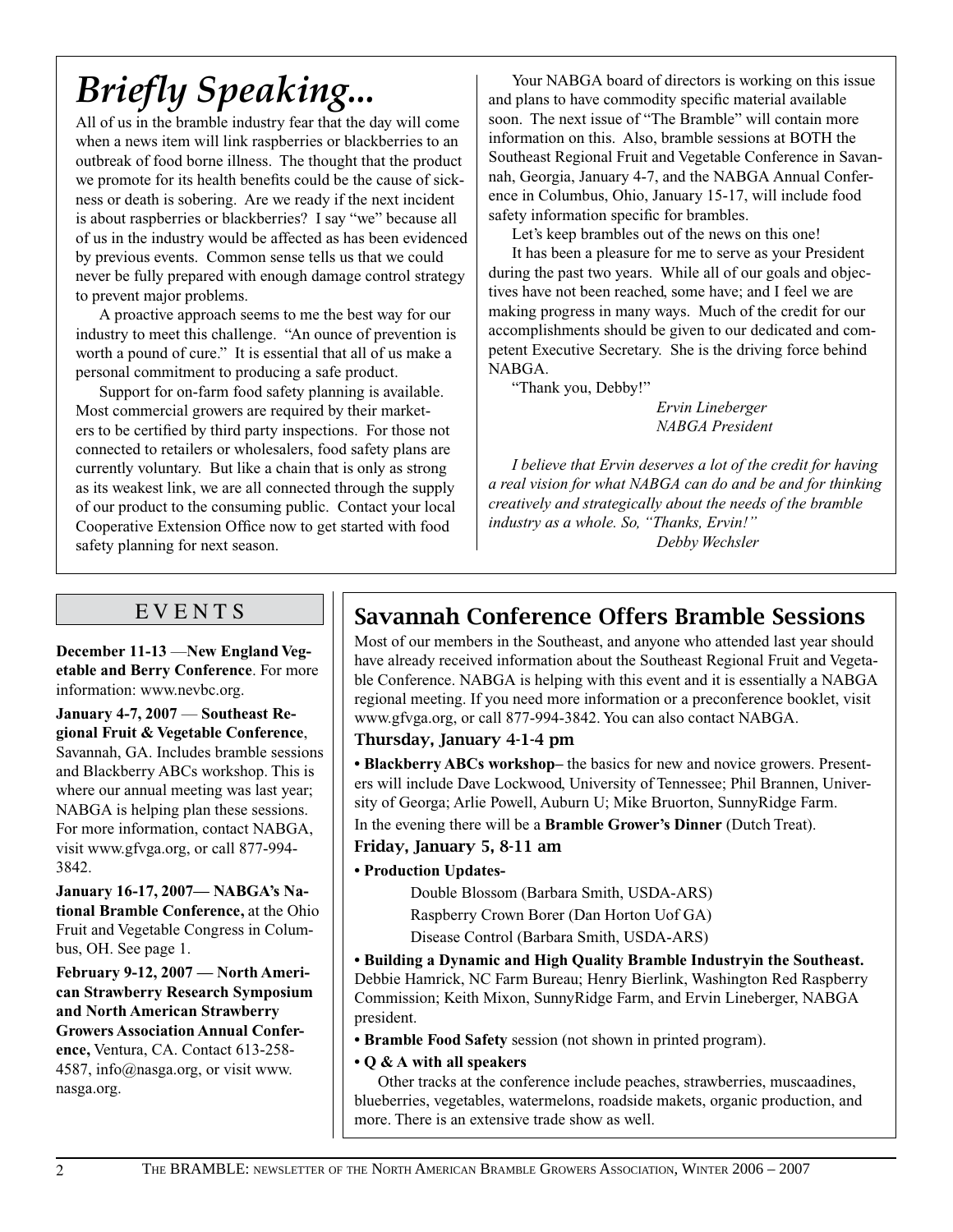

*Dr. Gina Fernandez, Small Fruit Specialist at NC State University* 

*and reviewed by Dr. Marvin Pritts at Cornell. Chores and timing may be somewhat different in your area or for your cropping system. We plan to publish appropriate seasonal chores in each issue of the*  Bramble.

#### *Plant growth and development*

- $\Box$  Plant is "dormant" and accumulating chilling hours.
- $\Box$  Some differentiation may be occurring in the flower buds.

#### *Pruning and trellising*

- $\Box$  Pruning should occur in late winter or early spring. Ice storms can do tremendous damage to plants and trellis systems. If you produce blackberries in areas where ice storms are common, pruning can take place early winter to help avoid severe damage. Wait until early spring to prune floricane raspberries so winter injured wood can be removed.
- $\Box$  Make trellis repairs after plants have defoliated but before pruning and training.

#### *Erect blackberry types*

- $\Box$  prune out the spent floricanes
- $\Box$  Tie canes to wires in a fan shape
- $\Box$  cut lateral branches back to 8-12"
- $\Box$  thin canes to 6-8 canes/ hill (4 ft) spacing)

*Trailing blackberry types*

- $\Box$  prune out spent floricanes
- $\Box$  tie or weave canes to wire so that they do not overlap
- $\Box$  prune side laterals to 12-18"
- $\Box$  thin canes to 6-8 hill (6-8ft spacing)

*Primocane fruiting raspberries*

 $\Box$  Prune (mow) primocane fruiting types to the ground

- *Floricane-fruiting raspberries*
	- $\Box$  prune out the spent floricanes
	- $\Box$  tie canes to wires so they are spread out
	- $\Box$  cut any lateral branches back to 6"

 $\Box$  thin canes to 6–8 / hill (3 ft spacing) or 3-4 canes per linear ft. of row

#### *Weed control*

- $\Box$  Many summer weed problems can best be managed in the fall and winter using preemergent herbicides. Determine what weeds have been or could be a problem in your area. Check with local extension agent for cultural or chemical means to control these weeds.
- $\Box$  Establishing new blackberry or black raspberry plants into rows of black plastic or landscape cloth can reduce weed problems significantly. For red raspberries, straw mulch works best since new canes will emerge within the row, and must be able to push through the mulch.

#### *Insect and disease scouting*

- $\Box$  Scout fields for insect and disease damage and remove those canes.
- $\Box$  If possible, remove any wild brambles by the roots that are within 600 ft of your planting during the winter, or treat them with Roundup in autumn.
- $\Box$  Apply liquid lime sulfur to dormant canes, just prior to bud break, for disease control.

#### *Planting*

- $\Box$  Growers in warmer areas can plant in December. In northern areas, set dormant plants in spring when the soil thaws.
- $\Box$  Take soil tests to determine fertility needs one year before planting. Amend the soil in the fall prior to spring planting.
- $\Box$  Prepare list of cultivars for next year's new plantings. A commercial small fruit nursery list can be found at at www.smallfruit.org or www.hort.cornell.edu/nursery.

#### *Water management*

- $\Box$  Make repairs to irrigation system (check pumps, lines, etc).
- $\Box$  Plants generally do not need supplemental water in winter.

#### *Marketing and miscellaneous*

- $\Box$  Order containers for next season.  $\Box$  Make contacts for selling fruit next season.
- $\Box$  Attend grower meetings.

### Request for Proposals

The North American Bramble Growers Research Foundation (NABGRF) is seeking proposals for bramble research for the year 2007. Since 1999, NABGRF has funded a total of 30 proposals, totaling \$58,360.

All bramble proposals will be considered; however, preference will be given to proposals related to:

- cultivar development and testing
- **•** pest management strategies
- **•** cultural management strategies to improve yield, quality and profitability
- **•** identification of beneficial compounds in bramble fruit and their effects on human health

Funding for individual projects is expected to range from \$1,500 to \$3,000. In 2006, NABGRF funded two proposals, for a total of \$5,714 and two through a cooperative arrangement with the IR-4 program, which supplemented NABGA's contribution to provide full funding.

Guidelines and procedures for proposals are posted at www.raspberryblackberry.com. New this year, all proposals are to be submitted **electronically** through this website. For more information, contact Gina Fernandez, Research Committee chair, at gina\_fernandez@ncsu.edu.

Proposals will be reviewed by NABGA's Research Committee at the Association's meeting in Columbus, Ohio in January 2007. Awards will be sent out shortly after the meeting. Deadline for proposals December 20, 2006. $*$ 

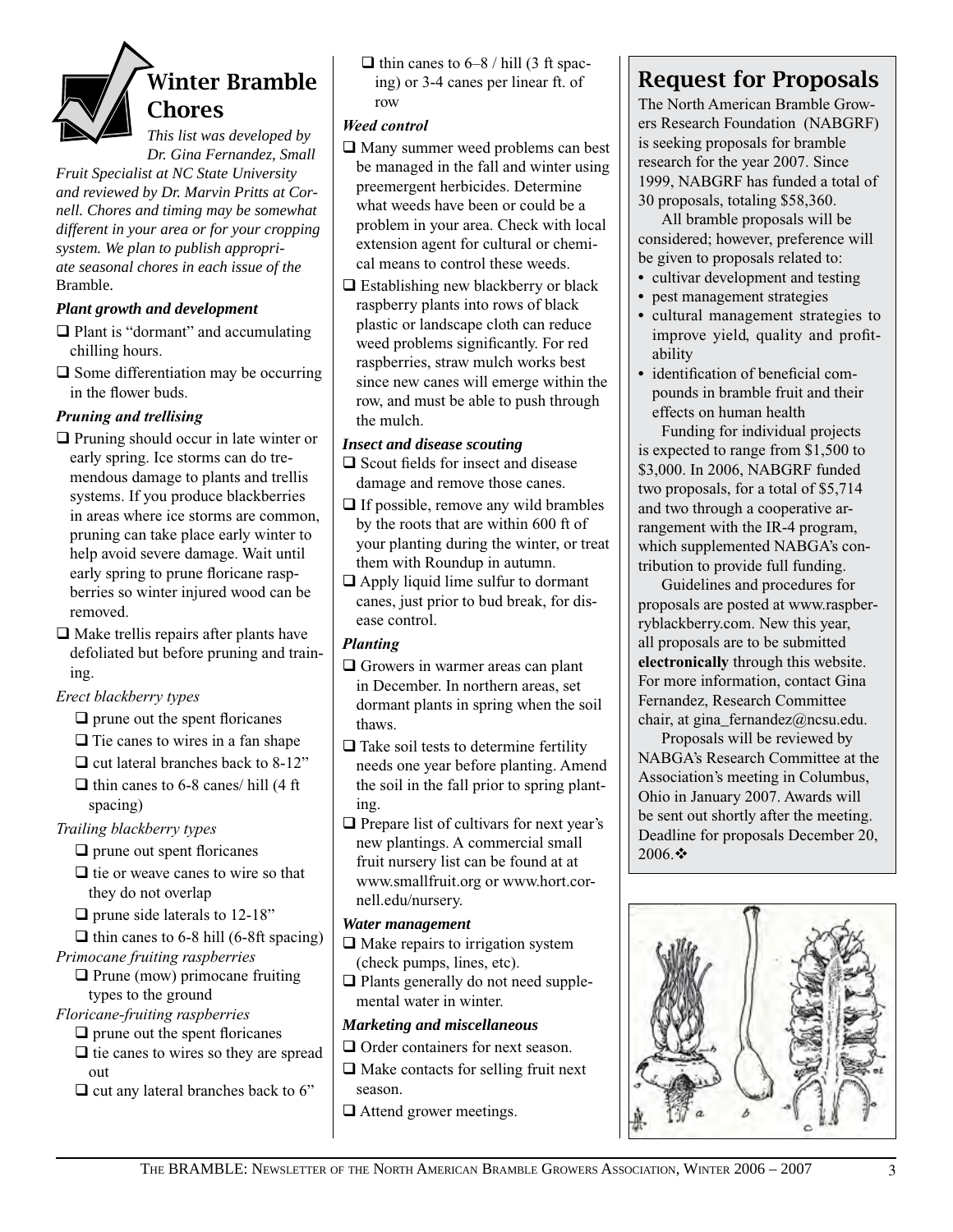*From Cathy Heideinrich via the Forum:*  I have been getting a lot of questions lately about weed control in brambles, especially in established plantings. Does any one have good reference articles on bramble weed control "do's and don'ts" or "how-to's" that you might share? Also, does anyone have a list of currently labeled bramble herbicides and the weeds they are effective against?

(Reply via the Forum, or to mcm $4@$ ) cornell.edu*.)*

*Followup to the query in the last newsletter on trellising, from NCSU Bramble Specialist Gina Fernandez, passing on comments from Sara Spayd, Extension Viticulture Specialist at NCSU:* 

Here is another place for trellis supplies: www.orchardvalleysupply.com

I sometimes just use the tape that comes with the tapeners. The tapeners can be a real pain and I don't think they always hold that well. Some people use the plastic lock fastners that are pretty heavy duty (see website above).

You have to make sure to loosen them or you get into some pretty hairy girdling problems. Old fashioned hemp string works pretty well too

*Send queries or responses to NABGA or use the NABGA Forum (see box).*



### Berry are Tops in Nutrition Study

A study on "Nutritional Status, Dietary Intake and Body Composition" ranked foods for their total content of antioxidants ("redox-active compounds compounds").

The food groups spices and herbs, nuts and seeds, berries, and fruit and

### $\mathsf{Q} \& \mathsf{A}$   $\parallel$  Toin the Conversation! NABGA's New E-Forum

Writes Tom Doyle, "I just wanted to congratulate Debby for getting a forum for all of us to talk and share information. I belong to two other trade forums and everyone who participates gets much more from the forum than they could possibly imagine.

It can become an immense source of information to help in our businesses but also a place to keep in contact with all the nice people you meet at the conferences. The main thing to remember is that the more you use this forum the more you get from it."

Have *you* joined NABGA's new email forum? This e-mail forum is different from the occasional email alerts and reminders we send out from the NABGA office to all members for whom we have emails. *You have to actively join.* It takes just a few minutes of your time. Only NABGA members can join.

Here's how:

п Е

П

п Е

Е

п

E Е  $\blacksquare$ 

Е

п

п п

п

П

п

п

п

 $\blacksquare$ 

п

1. Go to the website http://tech.groups.yahoo.com/group/NorthAmerican-BrambleGrowers/

2. If you do not already have a Yahoo account, follow the steps to create one. You can use your own name or create an alias. You do NOT have to fill out any info except to create an email address and a password. If you have a different email address already that you check regularly, list it as your primary alternate address rather than the Yahoo address.

3. Then, to join the group, you will be asked to:

A. Verify contact information—your Yahoo name and email preference. Click on your other email address if you don't want to bother with the Yahoo one.

B. Write a brief comment telling about yourself and why you want to join the group –we really just need your name/farm name/address, enough to tell who you are and determine whether you are a member.

C. Decide how you want messages delivered. You have the choice of getting each individual email that is sent, a daily digest of all messages that day, special notices only, or just checking the website for messages. I recommend choosing either the first or second option (I do the daily digest with my other group). You can change these preferences at any time.

D. Select a display preference. Unless your computer system is very old or your internet connection is horribly slow, choose the "enhanced" option.

Once this is done, I will get a message you've applied to join, and if you are a member, your membership will be approved and you'll get a notice via email. Let me know if you have problems. While navigating the group website is a bit confusing, I assure you that reading and responding to the emails themselves is easy – and I think you that you will find it both interesting and useful.

*—Debby Wechsler*

 $\blacksquare$ 

 $\blacksquare$  $\blacksquare$  $\blacksquare$  $\blacksquare$  $\blacksquare$  $\blacksquare$ Ξ  $\blacksquare$  $\blacksquare$  $\overline{\phantom{a}}$  $\blacksquare$  $\blacksquare$ Ē

 $\blacksquare$ 

 $\blacksquare$ 

 $\blacksquare$ 

 $\blacksquare$ 

 $\blacksquare$ 

 $\blacksquare$  $\blacksquare$  $\blacksquare$  $\blacksquare$  $\blacksquare$ 

 $\blacksquare$ 

 $\blacksquare$  $\blacksquare$ 

 $\blacksquare$ 

 $\blacksquare$  $\blacksquare$  $\blacksquare$  $\blacksquare$ 

п

 $\blacksquare$ 

 $\blacksquare$ 

 $\blacksquare$  $\blacksquare$ 

 $\blacksquare$  $\blacksquare$  $\blacksquare$  $\blacksquare$ 

vegetables all contained foods with very high antioxidant contents. Most food categories also contained products almost devoid of antioxidants. Of the 50 food products highest in antioxidant concentrations, 13 were spices, 8 were in the fruit and vegetables category, 5 were berries, 5 were chocolate-based, 5 were breakfast cereals, and 4 were nuts or seeds. On the basis of typical serving sizes, **blackberries**, walnuts, strawber-

ries, artichokes, cranberries, brewed coffee, **raspberries**, pecans, blueberries, ground cloves, grape juice, and unsweetened baking chocolate were at the top of the ranked list.

*American Journal of Clinical Nutrition,* Jul 2006; 84: 95 - 135.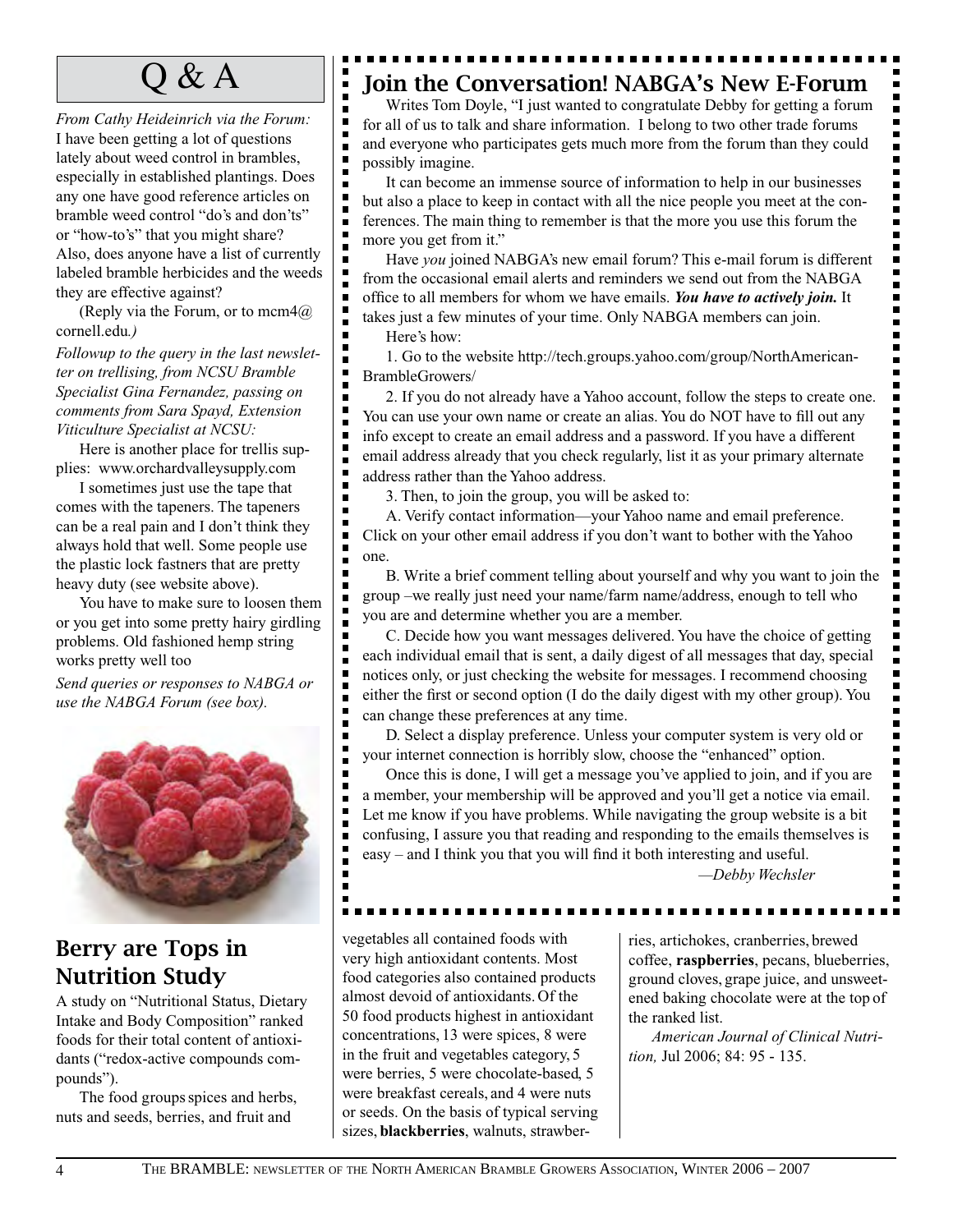### The National Bramble Conference January 15-17, 2007 in Columbus, Ohio

See hotel information on page 1. Info about the overall Ohio Fruit and Vegetable Congress, of which our conference is a part, is on page 6 and the registration form is on page 7 – you can clip or copy it or download it at www.ohiofruit. org. Note that your registration should be sent to OFVGC, PO Box 182383, Columbus, OH 43218 and not to NABGA. You can also fax your registration to 614-246-8692. There is a pre-registration discount for all registrations received by January 4.

|                 | <b>Monday January 15</b>                                                                                       |                                                                                                                                                                                                                                                                                                                                                                                                                                                                                                                                                                                          |
|-----------------|----------------------------------------------------------------------------------------------------------------|------------------------------------------------------------------------------------------------------------------------------------------------------------------------------------------------------------------------------------------------------------------------------------------------------------------------------------------------------------------------------------------------------------------------------------------------------------------------------------------------------------------------------------------------------------------------------------------|
| $1:30-$<br>4:30 | <b>Bramble ABCs Workshop</b>                                                                                   | An intensive workshop for new and prospective raspberry and blackberry growers, and<br>those in their first few years of production. Includes planning and design, site prepara-<br>tion, variety selection, trellising, disease and weed control, marketing and more. Led<br>by Dick Funt, retired OSU Extension specialist and a commercial berry farmer himself,<br>with experienced Ohio berry producer Tom Althauser and Tom Walters, NABGA Vice<br>President and researcher at the NW Washington Research and Education Center.<br>Limited registration; preregistration required. |
| Evening         | <b>NABGA Executive Council meeting</b>                                                                         |                                                                                                                                                                                                                                                                                                                                                                                                                                                                                                                                                                                          |
|                 | <b>Tuesday, January 16</b>                                                                                     |                                                                                                                                                                                                                                                                                                                                                                                                                                                                                                                                                                                          |
| $9 - 10$        | Raspberry Varieties on<br>Review and Primocane-<br><b>Fruiting Black Raspberry</b><br><b>Breeding Progress</b> | What raspberry varieties are best for you? What's new and interesting? Learn the<br>latest from Courtney Weber, Cornell University bramble and strawberry breeder.<br>And, a primocane fruiting black raspberry is on many wish lists—and may be available<br>soon. Hear from breeder Peter Tallman, who has been working on them since 1991.                                                                                                                                                                                                                                            |
| $10 - 11$       | Get on Top of Bramble<br>Disease/Weed Manage-<br>ment                                                          | Learn how to prevent problems, identify them when they first show up, and keep dis-<br>eases from becoming BIG problems. Mike Ellis, & Doug Doohan, OSU                                                                                                                                                                                                                                                                                                                                                                                                                                  |
| $11 - 12$       | <b>GAPs for Bramble Grow-</b><br>ers                                                                           | Whether you are small or large grower, whether PYO or wholesale, you need to be<br>aware of appropriate food safety practices during production and harvest. Recent<br>foodborne illness outbreaks highlight the need for good agricultural practices (GAPs).<br>Betsy Bihn, coordinator for the National GAPs Program, will discuss how to document<br>a farm food safety plan and implement GAPs for bramble crops.                                                                                                                                                                    |
| $1:30-3$        | Organic Bramble Pos-<br>sibilities                                                                             | Are you growing raspberries or blackberries organically or interested in trying? Share<br>your experiences and questions in an informal roundtable discussion.                                                                                                                                                                                                                                                                                                                                                                                                                           |
| $3 - 4$         | Growers in the Spotlight                                                                                       | Two bramble growers tell about their farms: Dean Henry, The Berry Patch Farm, Ne-<br>vada, IA, has been farming since 1968 and raises 25 acres of raspberries, blackber-<br>ries, strawberries, blueberries, gooseberries, and currants for PYO, retail market, CSA<br>and farmers market. Mike Pullins and his family started raising raspberries for a son's<br>VoAg project 15 years ago; their Champaign Berry Farm in Mutual, OH, now raises<br>more than 25 acres of raspberries, as well as blueberries and blackberries.                                                         |
| $4 - 5$         | Irrigation for Brambles                                                                                        | How to irrigate raspberries and blackberries: how much, how often, and how to know if you<br>have it right, Includes results of a grower survey on drip systems and how they've held up<br>in the "real world". Tom Walters, NW Washington Research & Extension Center                                                                                                                                                                                                                                                                                                                   |
| Evening         | <b>Bramble Growers Dinner</b>                                                                                  | Join other bramble growers for a Dutch Treat dinner and informal discussion at a<br>nearby restaurant. This was a lot of fun last year! Location TBA                                                                                                                                                                                                                                                                                                                                                                                                                                     |
|                 | Wednesday, Jan. 17                                                                                             |                                                                                                                                                                                                                                                                                                                                                                                                                                                                                                                                                                                          |
| $8:30-10$       | NABGA Annual Meeting &<br>Bramble Research Re-<br>ports                                                        | A brief annual meeting of the North American Bramble Growers Associa-<br>tion (open to any interested persons) will be followed by talks on black-<br>berry and raspberry work conducted by researchers across the country<br>as well as a summary of research funded by NABG-RF in 2006. Pre-<br>senters include Gina Fernandez, NCSU; Courtney Weber, Cornell; and<br>Annemieke Schilder, U of Michigan.                                                                                                                                                                               |
| $10 - 11$       | <b>Building Demand: Bram-</b><br>ble Industry Promotion                                                        | How can we, as individual growers and as a group, make the bramble industry grow-<br>at the farm level and at the state, regional, and national level? Henry Bierlink, Director<br>of the Washington Red Raspberry Commission, will share his perspectives and some<br>exciting new opportunities.                                                                                                                                                                                                                                                                                       |
| $11 - 12$       | Health Benefits of<br><b>Brambles</b>                                                                          | Ohio State University has been a leader in research on medicinal uses of bramble<br>fruit. Gary Stoner, OSU Medical Center, will share results of their cutting edge re-<br>search.                                                                                                                                                                                                                                                                                                                                                                                                      |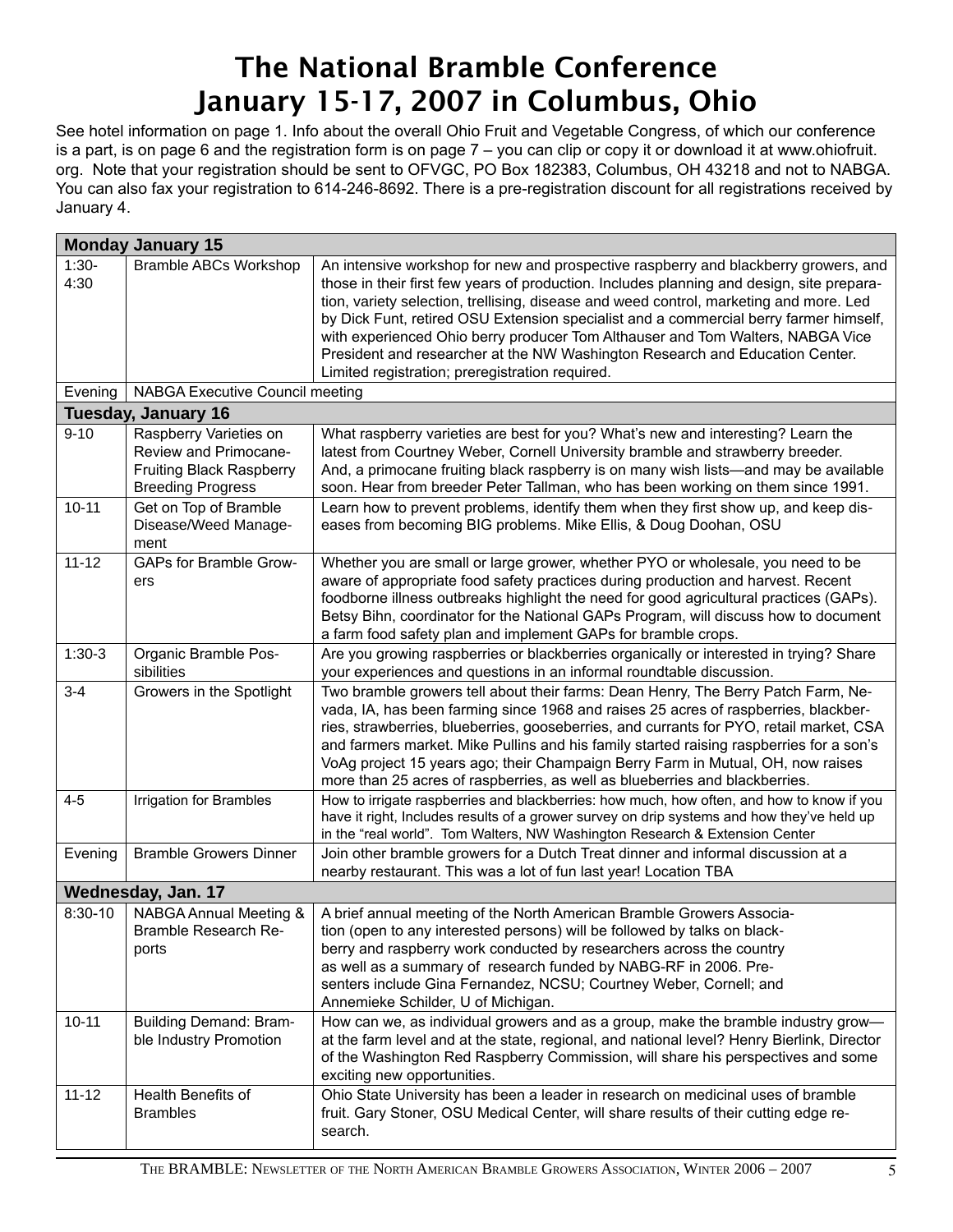|                                    |                                                                                      | E172                         |                                                                                                 |                                   | Brambles ABCs<br>Conference:<br>National<br><b>Bramble</b>                                    | Workshop                                                 |                                     | NBC <sup>1</sup>                    | (c.c. abed)<br>E172                   | Red & Black                                           | Diseases &<br>Raspberry<br>Varieties,<br><b>Bramble</b>         | Weeds, GAPs                  |                                                   |         | Possibilities<br>Bramble<br>Organic           | Spotlight<br>Grower                                       | Irrigation for<br><b>Brambles</b> |                                                                                                                      |                     |          |              |                                |                    |                                                              |
|------------------------------------|--------------------------------------------------------------------------------------|------------------------------|-------------------------------------------------------------------------------------------------|-----------------------------------|-----------------------------------------------------------------------------------------------|----------------------------------------------------------|-------------------------------------|-------------------------------------|---------------------------------------|-------------------------------------------------------|-----------------------------------------------------------------|------------------------------|---------------------------------------------------|---------|-----------------------------------------------|-----------------------------------------------------------|-----------------------------------|----------------------------------------------------------------------------------------------------------------------|---------------------|----------|--------------|--------------------------------|--------------------|--------------------------------------------------------------|
|                                    | (see page ?? for more detail)<br>Workshops                                           | E171                         | Recertification<br>Ohio Irrigation<br>Fruit Crops -<br>Vegetable &<br>Pesticide                 | Lunch on your own                 | Sustainable/Org<br>Farmer Directed<br>What We Have<br>anic Research:<br>Learned and           | What's Next                                              |                                     | Small Fruit                         | (¿¿ əbed)<br>E171                     | Strawberry                                            | Weed Control,<br>Small Fruit<br>Varieties,                      | Pollination                  |                                                   |         |                                               | Pesticide<br>Update                                       |                                   |                                                                                                                      |                     |          |              |                                |                    |                                                              |
|                                    |                                                                                      | E170                         | Season Extension<br>Workshop                                                                    |                                   | Management<br>Workshop<br>Disease                                                             |                                                          |                                     | Tree Fruit                          | (22 ebed)<br>E170                     | Peaches                                               | Scab, Pesticide<br>Michigan Tree<br>Fruit, Apple<br>Nectarines, | Update                       |                                                   |         | Seed Update<br>Protection/<br>Fruit Crop      | PawPaws &<br>Chestnuts                                    |                                   |                                                                                                                      |                     |          |              | Roundtable<br>Tree Fruit       |                    |                                                              |
|                                    |                                                                                      | E162                         | <b>Building Events</b><br>on Your Farm-<br>Hosting Team<br>Jim Cain                             |                                   | <b>Building Events</b><br>on Your Farm-<br>Hosting Team<br>Jim Cain                           |                                                          |                                     |                                     | E162                                  |                                                       | Farmers Market<br>Results for<br>Marketing<br><b>Managers</b>   |                              |                                                   |         | Results for<br>Marketing                      | Markets<br>Farmers<br>Vendors                             |                                   |                                                                                                                      |                     |          |              |                                |                    |                                                              |
|                                    | (see page ?? for more detail)<br>Direct Marketing Workshops                          | E161                         |                                                                                                 | Lunch (Included in Registration)  |                                                                                               |                                                          | Tuesday, January 16 Program Summary | Direct Marketing                    | (see page ?? for more detail)<br>E161 |                                                       | Opportunities<br>New Market                                     |                              | Lunch on your own                                 |         | Market Where the<br>Money Is!                 | Internet to<br>Using the                                  | Marketing Results<br>Improve      |                                                                                                                      |                     |          | NABGA Dinner | restaurant)<br>(local          |                    | Card Party (NW Concourse)                                    |
| Monday, January 15 Program Summary |                                                                                      | E160                         | Advanced Retail Concepts - John<br>Stanley                                                      |                                   | Advanced Retail Concepts - John<br>Stanley                                                    |                                                          |                                     |                                     | E160                                  |                                                       | Strategies & Tools<br>Marketing<br>Effective                    |                              |                                                   |         | Diversify to                                  | Profitability<br>Improve                                  |                                   | Trade Show Hours: 2:00 - 6:00, Trade Show Opening Reception 4:30 - 6:00<br>Complimentary hors d'oeuvres and cash bar |                     |          | OSU/OSUE/    | OARDC Team<br>(local<br>Dinner | restaurant)        |                                                              |
|                                    |                                                                                      | E151                         | What's New with<br>Immigration<br>Labor &                                                       | Compliance                        |                                                                                               |                                                          |                                     | Vegetables                          | (see page ?? for more detail)<br>E151 | Advanced Israeli Technology<br>Sweet Corn Charlie and | The Soil Health Workshop,                                       | Quality Soil = Quality Crops |                                                   |         | Vegetable Crop Protection/<br>Seed Update     | The E. coli Connection to Fruit<br>& Vegetable Production |                                   |                                                                                                                      |                     |          |              |                                |                    | Bramble Conference sponsored by the North American Bramble G |
|                                    | Mid American Ag & Hort Human<br>(see page ?? for more detail)<br>Resource Conference | E150                         | Hiring Workshop<br>Supervisors<br>Experienced                                                   | Lunch and MAAHS Annual<br>Meeting | <b>Business Networking &amp; Developing</b><br>Career Ladders                                 | Developing a Safety Recipe                               |                                     |                                     | E150                                  |                                                       |                                                                 |                              |                                                   |         |                                               |                                                           |                                   |                                                                                                                      |                     |          |              | Roundtable<br>Vegetable        |                    |                                                              |
|                                    |                                                                                      |                              |                                                                                                 | mq 00: \ dpuondt ms 00:8          | Registration -                                                                                |                                                          |                                     |                                     | Room                                  |                                                       |                                                                 |                              |                                                   |         | M9 00:8 - MA 0E: \ noits 12igeR               |                                                           |                                   | Trade Show Hours: 2:00 - 6:00                                                                                        |                     |          |              |                                |                    |                                                              |
|                                    | Show Today<br>No Trade                                                               | Room                         | 10:00 AM<br>10:30 AM<br>11:30 AM<br>11:00 AM<br>9:00 AM<br>9:30 AM                              | 12:00 PM<br>12:30 PM<br>1:00 PM   | 2:00 PM<br>2:30 PM<br>3:00 PM<br>1:30 PM                                                      | 5:00 PM<br>5:30 PM<br>4:30 PM<br>3:30 PM<br>4:00 PM      |                                     |                                     |                                       | 9:30 AM<br>0/V 00%                                    | 10:00 AM<br>10:30 AM                                            | 11:00 AM<br>11:30 AM         | 12:00 PM<br>12:30 PM                              | 1:00 PM | 2:30 PM<br>2:00 PM<br>1:30 PM                 | 3:00 PM<br>3:30 PM                                        | 4:00 PM<br>4:30 M                 | 5:30 PM<br>5:00 PM                                                                                                   | $6:00 \, \text{PM}$ | 6:30 P M | 7:00 PM      | 7:30 PM<br><b>B:00 PM</b>      | 8:30 PM<br>Md 00:6 | National                                                     |
|                                    |                                                                                      |                              |                                                                                                 |                                   | Wednesday,                                                                                    | January 17 Program Summary                               |                                     |                                     |                                       |                                                       |                                                                 |                              |                                                   |         |                                               |                                                           |                                   |                                                                                                                      |                     |          |              |                                |                    |                                                              |
|                                    |                                                                                      |                              | Awards Breakfast/ Top Growers<br>Vegetable Sessions (Page ??)                                   |                                   |                                                                                               | <b>Direct Marketing</b><br>(see page ?? for more detail) |                                     | <b>Gen Sessions</b>                 |                                       |                                                       | <b>Tree Fruit</b>                                               |                              | Small Fruit                                       |         | NBC <sup>1</sup>                              |                                                           |                                   |                                                                                                                      |                     |          |              |                                |                    |                                                              |
|                                    |                                                                                      | Room                         | E150                                                                                            | E151                              | E160                                                                                          | E161                                                     |                                     | (Page ??)<br>E162                   |                                       |                                                       | (Page ??)<br>E170                                               |                              | (Page ??)<br>E171                                 |         | (Page ??)<br>E172                             |                                                           |                                   |                                                                                                                      |                     |          |              |                                |                    |                                                              |
|                                    | 7:00 AM<br>7:30 AM                                                                   |                              | <b>Awards Breakfast</b>                                                                         |                                   |                                                                                               |                                                          |                                     |                                     |                                       |                                                       |                                                                 |                              |                                                   |         |                                               |                                                           |                                   | <b>OHIO FRUIT &amp;</b>                                                                                              |                     |          |              |                                |                    |                                                              |
|                                    | 8:00 AM                                                                              |                              | <b>Associations Joint Meeting</b>                                                               |                                   |                                                                                               |                                                          |                                     |                                     |                                       |                                                       |                                                                 |                              |                                                   |         |                                               |                                                           |                                   | <b>VEGETABLE</b>                                                                                                     |                     |          |              |                                |                    |                                                              |
|                                    | 8:30 AM<br>9:00 AM                                                                   | 12:00<br>$\mathbf{I}$        |                                                                                                 |                                   | <b>DAMA Annual</b><br>Meeting                                                                 | <b>OVPGA Annual</b><br>Meeting                           |                                     |                                     |                                       |                                                       | <b>OFGS Annual</b><br>Meeting                                   |                              |                                                   |         | NABGA Annual<br>Meeting & Research<br>Reports |                                                           |                                   | <b>CONGRESS</b>                                                                                                      |                     |          |              |                                |                    |                                                              |
|                                    | 9:30 AM                                                                              | 7:30<br>Мd                   |                                                                                                 |                                   | Trade Show 8:30 - 3:30                                                                        |                                                          |                                     |                                     |                                       |                                                       |                                                                 |                              |                                                   |         |                                               |                                                           |                                   | <b>OVERVIEWS</b>                                                                                                     |                     |          |              |                                |                    |                                                              |
|                                    | 10:00 AM<br>10:30 AM                                                                 | istration<br>3:30<br>closes: | Top Growers: Sweet Corn                                                                         |                                   | Liability &<br>Benchmarks for<br>Direct                                                       | Farm Food<br><b>Safety Risk</b>                          |                                     | Quickbooks<br><b>Applications</b>   |                                       |                                                       | Cider, IPM<br>Program, Apple                                    |                              |                                                   |         | <b>Bramble</b><br>Promotion,                  |                                                           |                                   | Monday evening activi-<br>ties not shown due to<br>lack of space. Visit                                              |                     |          |              |                                |                    |                                                              |
|                                    | 11:00 AM<br>11:30 AM<br>12:00 PM                                                     | &<br>and<br>8:30             | Top Growers: Snap Beans                                                                         |                                   | Marketing &<br>Agritourism                                                                    | Management<br>Guide                                      |                                     | Workers<br>Compensation<br>LLCs and |                                       |                                                       | Thinning, US<br>Apple, IFTA,<br>Codling Moth,                   |                              | Health Studies,<br>Small Fruit<br><b>Diseases</b> |         | <b>Bramble Health</b><br><b>Benefits</b>      |                                                           |                                   | www.ohiofruit.org or<br>call 614-246-8292 for                                                                        |                     |          |              |                                |                    |                                                              |
|                                    | 12:30 PM                                                                             | opens:                       | <b>Top Growers: Tomatoes</b>                                                                    |                                   |                                                                                               | Growing & Selling for<br>Chefs/Restaurants               |                                     | Liability<br>Management             |                                       |                                                       | Mites, Weed<br>Control                                          |                              |                                                   |         |                                               |                                                           |                                   | more info.                                                                                                           |                     |          |              |                                |                    |                                                              |
|                                    | 1:00 PM<br>1:30 PM                                                                   | Show                         | <b>Top Growers: Potatoes</b>                                                                    |                                   |                                                                                               | Taste of Local Foods (in the<br>Trade Show)              |                                     |                                     |                                       |                                                       |                                                                 |                              |                                                   |         |                                               |                                                           |                                   |                                                                                                                      |                     |          |              |                                |                    |                                                              |
|                                    | 2:00 PM<br>2:30 PM<br>3:00 PM                                                        | rade                         |                                                                                                 |                                   | Trade Show to 3:30                                                                            |                                                          |                                     |                                     |                                       |                                                       | <b>Workers Comp</b><br><b>Safety Session</b>                    |                              |                                                   |         |                                               |                                                           |                                   |                                                                                                                      |                     |          |              |                                |                    |                                                              |
|                                    | 3:30 PM<br>4:00 PM<br>4:30 PM                                                        |                              |                                                                                                 |                                   |                                                                                               | Trade Show tear down $3:30 - 5:30$                       |                                     |                                     |                                       |                                                       |                                                                 |                              |                                                   |         |                                               |                                                           |                                   |                                                                                                                      |                     |          |              |                                |                    |                                                              |
|                                    |                                                                                      |                              | National Bramble Conference sponsored by the North American Bramble Growers Association (NABGA) |                                   |                                                                                               |                                                          |                                     |                                     |                                       |                                                       |                                                                 |                              |                                                   |         |                                               |                                                           |                                   |                                                                                                                      |                     |          |              |                                |                    |                                                              |
|                                    |                                                                                      |                              |                                                                                                 |                                   | THE BRAMBLE: NEWSLETTER OF THE NORTH AMERICAN BRAMBLE GROWERS ASSOCIATION, WINTER 2006 - 2007 |                                                          |                                     |                                     |                                       |                                                       |                                                                 |                              |                                                   |         |                                               |                                                           |                                   |                                                                                                                      |                     |          |              |                                |                    |                                                              |

| Wednesday, January 17 Program Summary<br><b>Direct Marketing</b><br><b>Gen Sessions</b><br><b>Tree Fruit</b><br><b>Small Fruit</b><br>Awards Breakfast/ Top Growers |                                                                                                                                                                            |              |                                   |      |                               |                           |                         |                              |                                       |                               |  |  |  |
|---------------------------------------------------------------------------------------------------------------------------------------------------------------------|----------------------------------------------------------------------------------------------------------------------------------------------------------------------------|--------------|-----------------------------------|------|-------------------------------|---------------------------|-------------------------|------------------------------|---------------------------------------|-------------------------------|--|--|--|
|                                                                                                                                                                     |                                                                                                                                                                            |              | Vegetable Sessions (Page ??)      |      | (see page ?? for more detail) |                           | (Page ??)               | (Page ??)                    | (Page ??)                             | NBC <sup>1</sup><br>(Page ??) |  |  |  |
|                                                                                                                                                                     |                                                                                                                                                                            | Room >       | E150                              | E151 | E160                          | E161                      | E162                    | E170                         | E171                                  | E172                          |  |  |  |
| 7:00 AM                                                                                                                                                             |                                                                                                                                                                            |              | <b>Awards Breakfast</b>           |      |                               |                           |                         |                              |                                       |                               |  |  |  |
| 7:30 AM                                                                                                                                                             |                                                                                                                                                                            |              |                                   |      |                               |                           |                         |                              |                                       |                               |  |  |  |
| 8:00 AM                                                                                                                                                             |                                                                                                                                                                            |              | <b>Associations Joint Meeting</b> |      |                               |                           |                         |                              |                                       |                               |  |  |  |
| 8:30 AM                                                                                                                                                             | 2:00                                                                                                                                                                       |              |                                   |      | <b>DAMA Annual</b>            | <b>OVPGA Annual</b>       |                         | <b>OFGS Annual</b>           |                                       | NABGA Annual                  |  |  |  |
| 9:00 AM                                                                                                                                                             |                                                                                                                                                                            |              |                                   |      | Meeting                       | Meeting                   |                         | Meeting                      |                                       | Meeting & Research<br>Reports |  |  |  |
| 9:30 AM                                                                                                                                                             | 7:30                                                                                                                                                                       | Κd           | Trade Show 8:30 - 3:30            |      |                               |                           |                         |                              |                                       |                               |  |  |  |
|                                                                                                                                                                     |                                                                                                                                                                            | closes: 3:30 | Top Growers: Sweet Corn           |      | Liability &                   | Farm Food                 | <b>Ouickbooks</b>       | Cider, IPM                   |                                       | <b>Bramble</b>                |  |  |  |
|                                                                                                                                                                     | $\begin{array}{r l}\n\hline\n\text{10:00 AM} & \text{10:10} \\ \hline\n\text{10:30 AM} & \text{11:00 AM} \\ \hline\n\text{11:00 AM} & \text{12:00} \\ \hline\n\end{array}$ |              |                                   |      | Benchmarks for<br>Direct      | Safety Risk<br>Management | Applications            | Program, Apple               |                                       | Promotion,                    |  |  |  |
| 11:00 AM                                                                                                                                                            |                                                                                                                                                                            |              | Top Growers: Snap Beans           |      | Marketing &                   |                           | Workers                 | Thinning, US<br>Apple, IFTA, | Health Studies, Bramble Health        |                               |  |  |  |
| 11:30 AM                                                                                                                                                            |                                                                                                                                                                            | and          |                                   |      | Agritourism                   | Guide                     | Compensation            | Codling Moth,                | <b>Small Fruit</b><br><b>Diseases</b> | <b>Benefits</b>               |  |  |  |
| 12:00 PM                                                                                                                                                            |                                                                                                                                                                            | 8:30         |                                   |      | Growing & Selling for         |                           | LLCs and                | Mites, Weed                  |                                       |                               |  |  |  |
| 12:30 PM                                                                                                                                                            |                                                                                                                                                                            | Show opens:  | <b>Top Growers: Tomatoes</b>      |      | Chefs/Restaurants             |                           | Liability<br>Management | Control                      |                                       |                               |  |  |  |
| 1:00 PM                                                                                                                                                             |                                                                                                                                                                            |              | <b>Top Growers: Potatoes</b>      |      | Taste of Local Foods (in the  |                           |                         |                              |                                       |                               |  |  |  |
| 1:30 PM                                                                                                                                                             |                                                                                                                                                                            |              |                                   |      | Trade Show)                   |                           |                         |                              |                                       |                               |  |  |  |
| 2:00 PM                                                                                                                                                             |                                                                                                                                                                            | rade         |                                   |      |                               |                           |                         | <b>Workers Comp</b>          |                                       |                               |  |  |  |
| 2:30 PM                                                                                                                                                             |                                                                                                                                                                            |              |                                   |      | Trade Show to 3:30            |                           |                         | <b>Safety Session</b>        |                                       |                               |  |  |  |
| 3:00 PM                                                                                                                                                             |                                                                                                                                                                            |              |                                   |      |                               |                           |                         |                              |                                       |                               |  |  |  |
| 3:30 PM                                                                                                                                                             |                                                                                                                                                                            |              |                                   |      |                               |                           |                         |                              |                                       |                               |  |  |  |
| 4:00 PM                                                                                                                                                             |                                                                                                                                                                            |              |                                   |      |                               |                           |                         |                              |                                       |                               |  |  |  |
| Trade Show tear down $3:30 - 5:30$<br>4:30 PM                                                                                                                       |                                                                                                                                                                            |              |                                   |      |                               |                           |                         |                              |                                       |                               |  |  |  |

### OHIO FRUIT & VEGETABLE **CONGRESS OVERVIEWS**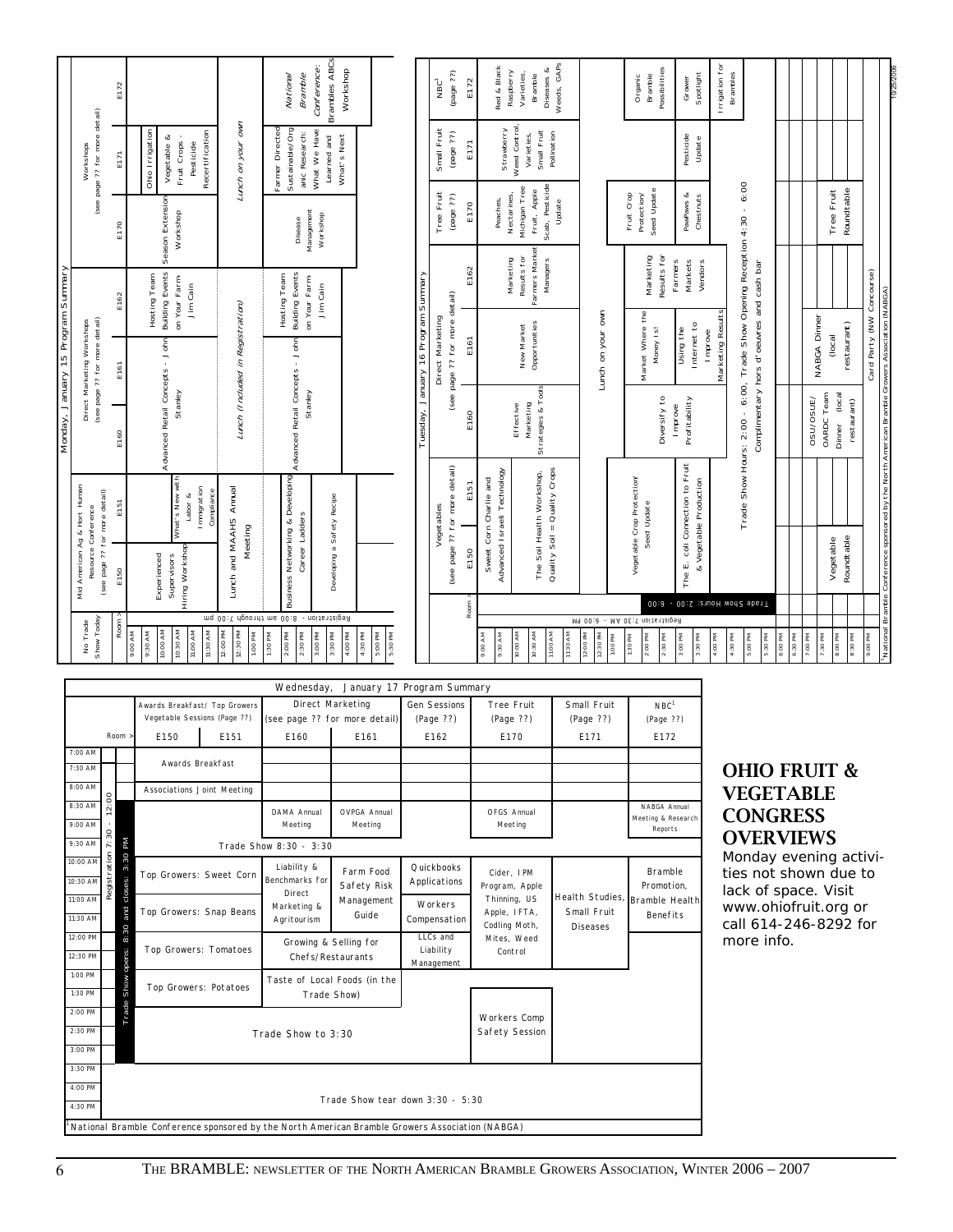#### **2007 Ohio Fruit & Vegetable Growers Congress, Ohio Direct Agricultural Marketing Conference Mid American Ag & Hort Human Resource Conference, National Bramble Conference January 15 - 17, 2007 at the Greater Columbus Convention Center, Information: Ph: 614-246-8292, Fx: 614-246-8692**

| Pre-Conference Registration Form: Pre-Registration Deadline: January 4, 2007                                                                       |  |
|----------------------------------------------------------------------------------------------------------------------------------------------------|--|
| Registration Information (Registrant, spouse & children under 18 at the same address = one family registration. All active students admitted free) |  |

| Primary Registrant Name:                                                                                                                                                                                                                                                                                                                                                                                             |                                                  | Today's Date:<br>$\prime$                                  |           |                                                     |                                   |                            |  |  |  |  |
|----------------------------------------------------------------------------------------------------------------------------------------------------------------------------------------------------------------------------------------------------------------------------------------------------------------------------------------------------------------------------------------------------------------------|--------------------------------------------------|------------------------------------------------------------|-----------|-----------------------------------------------------|-----------------------------------|----------------------------|--|--|--|--|
| Additional Registrants' Names:                                                                                                                                                                                                                                                                                                                                                                                       |                                                  |                                                            |           |                                                     |                                   |                            |  |  |  |  |
| Business Name:                                                                                                                                                                                                                                                                                                                                                                                                       |                                                  |                                                            |           | County:                                             |                                   |                            |  |  |  |  |
| City:                                                                                                                                                                                                                                                                                                                                                                                                                | State:                                           |                                                            | Zip:      |                                                     |                                   |                            |  |  |  |  |
| Email:                                                                                                                                                                                                                                                                                                                                                                                                               | Phone:                                           |                                                            |           | Fax:                                                |                                   | οf<br>Amount<br><b>Due</b> |  |  |  |  |
| <b>Conference Registration</b><br>Sponsored by: OVPGA: Ohio Vegetable and Potato Growers Assoc, OFGS: Ohio Fruit<br>Growers Society, DAMA: Direct Agricultural Marketing Assoc, MAAHS: Mid American Ag<br>and Hort Services, NABGA: North American Bramble Growers Assoc                                                                                                                                             | <b>Member</b><br>Regular<br>Registration<br>Rate | <b>Member</b><br>Pre-Reg<br><b>Discount</b><br>(by 1/4/07) | OR.       | <b>NonMember</b><br>Regular<br>Registration<br>Rate | <b>Number</b><br>Regis-<br>trants |                            |  |  |  |  |
| Ohio Fruit & Vegetable Growers Congress (OVPGA, OFGS)<br>Monday, Tuesday, Wednesday Fruit & Vegetable Workshops, Education<br><b>Sessions &amp; Trade Show:</b> This is a Family Registration and also qualifies registrants<br>for the MAAHS Conference and Tuesday, Wednesday Direct Marketing Conference<br>and National Bramble Conference. (Does NOT include DAMA or NABGA Monday<br>Workshops or Monday lunch) | \$95                                             | \$85                                                       | <b>OR</b> | \$115                                               |                                   |                            |  |  |  |  |
| Mid American Ag Hort Human Resource Conference (MAAHS)<br>Monday Mid American Ag & Hort Human Resource Conference: MAAHS<br>registration is a Family Registration and also qualifies registrants for the Growers<br>Congress One Day or Full Registration. (Does NOT include DAMA or NABGA Monday<br>Workshops or Monday lunch)                                                                                      | \$95                                             | \$85                                                       | <b>OR</b> | \$115                                               |                                   |                            |  |  |  |  |
| Monday, Noon - 1:30: MAAHS Annual Meeting and Lunch (per person)                                                                                                                                                                                                                                                                                                                                                     | \$22                                             |                                                            |           |                                                     |                                   |                            |  |  |  |  |
| Direct Marketing Conference (DAMA)<br>Sunday Direct Marketing Boot Camp & Reception (per person)                                                                                                                                                                                                                                                                                                                     | \$35                                             | \$0                                                        | <b>OR</b> | \$65                                                |                                   |                            |  |  |  |  |
| Monday Direct Marketing Workshops (John Stanley & Jim Cain): This is a per<br>person registration and is valid for these sessions only                                                                                                                                                                                                                                                                               | \$75                                             | \$0                                                        | <b>OR</b> | \$115                                               |                                   |                            |  |  |  |  |
| <b>Tuesday &amp; Wednesday Direct Marketing Conference, This is a Family Registration</b><br>AND also qualifies registrants for the Fruit & Vegetable Congress & National Bramble<br>conference                                                                                                                                                                                                                      | \$95                                             | \$85                                                       | <b>OR</b> | \$115                                               |                                   |                            |  |  |  |  |
| <b>National Bramble Conference (NABGA)</b><br>Monday Brambles ABCs Workshop: This is a per person workshop and qualifies<br>registrants for this workshop only. Membership discounts apply to NABGA members<br>only. Pre-Registration required                                                                                                                                                                       | \$60                                             | \$50                                                       | <b>OR</b> | \$80                                                |                                   |                            |  |  |  |  |
| <b>Tuesday, Wednesday National Bramble Conference:</b> This is a Family Registration<br>and qualifies registrants for all Fruit, Vegetable & Direct Market Education Sessions<br>and Trade Show                                                                                                                                                                                                                      | \$95                                             | \$85                                                       | <b>OR</b> | \$115                                               |                                   |                            |  |  |  |  |
| Use this section for ADDITIONAL REGISTRANTS for: Growers Congress, MAAHS<br><b>Conference and Tues/Wed DAMA and NABGA Conferences</b>                                                                                                                                                                                                                                                                                |                                                  |                                                            |           |                                                     |                                   |                            |  |  |  |  |
| Additional Registrant: Business employee or children over 18, in the business and<br>not a student. FULL REGISTRATION (Mon, Tue, Wed)                                                                                                                                                                                                                                                                                | \$80                                             | \$70                                                       | <b>OR</b> | \$120                                               |                                   |                            |  |  |  |  |
| Additional Registrant: Business employee or children over 18, in the business and<br>not a student. ONE DAY REGISTRATION for:<br>Monday<br>Tuesday<br>Wednesdav<br>(circle one)                                                                                                                                                                                                                                      | \$60                                             | \$50                                                       | OR        | \$80                                                |                                   |                            |  |  |  |  |
| Wednesday Awards Breakfast (per person):<br>Sponsored by OFGS, OVPGA, DAMA and NABGA                                                                                                                                                                                                                                                                                                                                 |                                                  | \$22                                                       |           |                                                     |                                   |                            |  |  |  |  |
| Tuesday or Wednesday: Trade Show Only (per person)<br>Tuesday<br><b>Wednesday</b> (circle one)<br>Attending:                                                                                                                                                                                                                                                                                                         |                                                  | \$25                                                       |           |                                                     |                                   |                            |  |  |  |  |
| Make check payable to "OFVGC" 280 N High, PO Box 182383, Columbus, OH 43218-2383                                                                                                                                                                                                                                                                                                                                     |                                                  |                                                            |           | Total Amount Due >                                  |                                   |                            |  |  |  |  |
| Credit Card payment: Name on Card: Credit Card payment: Name on Card: USA MASTERCARD (circle one), Charge Amount:<br><b>Exp Date:</b><br>$\frac{1}{2}$<br><b>Account Number:</b>                                                                                                                                                                                                                                     |                                                  | Authorization signature:                                   |           |                                                     |                                   |                            |  |  |  |  |

The BRAMBLE: Newsletter of the North American Bramble Growers Association, Winter 2006 – 2007 7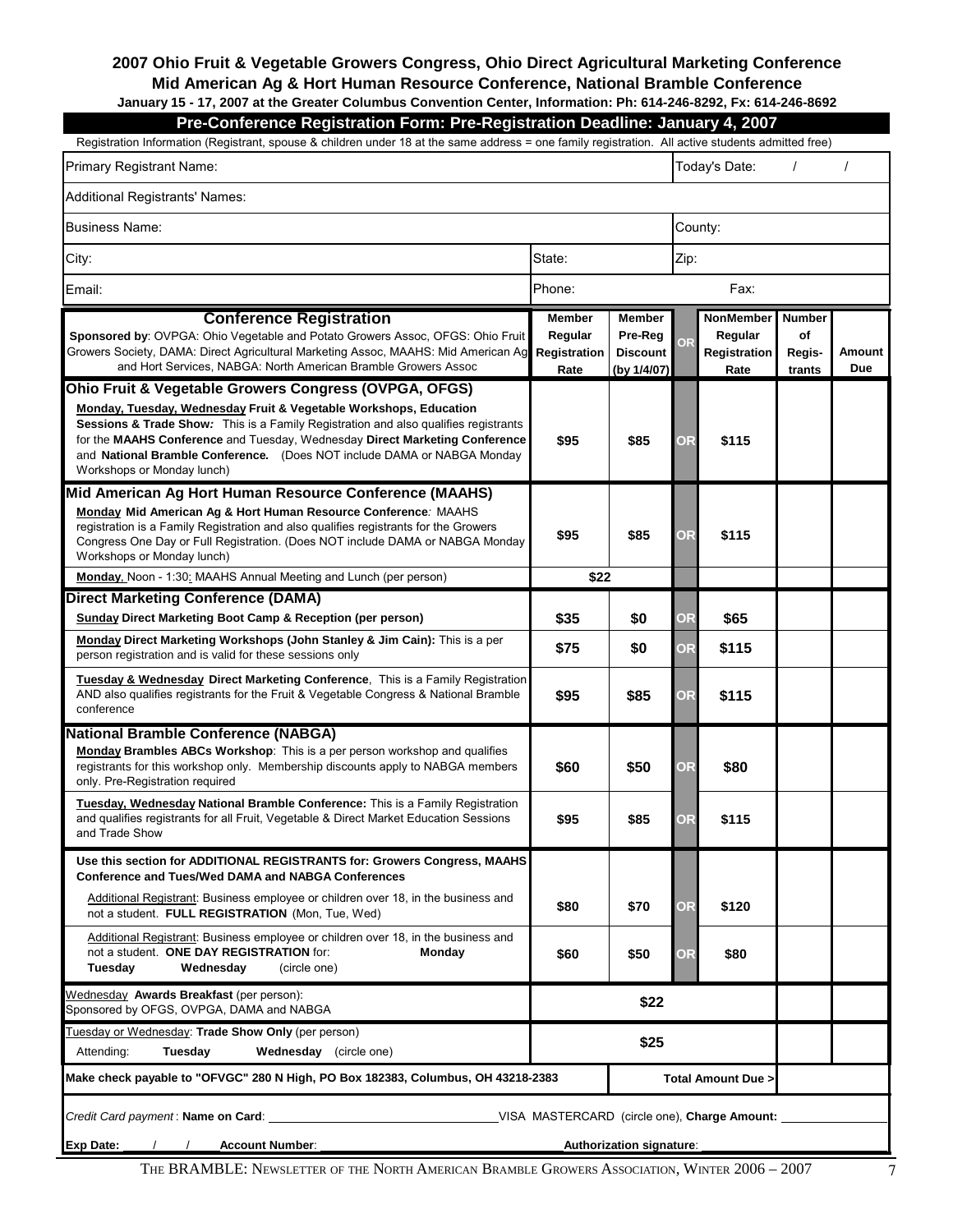### Blackberry Variety Trials in New Mexico

*By Ron Walser and Steve Guldan*

Plants of the thornless semi-trailing blackberries Chester and Triple Crown and the thornless upright Arkansas varieties Apache, Navajo and Arapahoe were planted into the field at the New Mexico State University Sustainable Agriculture Science Center, Alcalde, New Mexico, in March, 2002. All rows were 10 feet wide with the semi-trailing varieties planted at a spacing of 6 feet down the row (726 plants/acre), while the upright varieties were spaced 2 feet down the row, and allowed to fill in 10-foot plots that were replicated 3 times. The semi-trailing plants were trained to a 2-wire trellis, with the top wire at 4 feet 8 inches and the lower wire at two feet 8 inches.

This planting is part of a certified organic orchard established at the Alcalde Science Center, thus organic cultural practices were followed. The only pest problems encountered during the five years were birds eating the berries. This problem was easily overcome by placing

bird nets over the plants before ripening. It has not been necessary to apply any other type of pest control. The very successful fertility program was the application of approximately 5 tons per acre of compost made from 25 percent horse manure and 75 percent green chop alfalfa applied down the row in the fall of 2002 and 2003. A cover crop of New Zealand White Clover was planted in the spring of 2002, and since the fall of 2003 has supplied all of the nutrients that the plants have required. A low profile microsprinkler irrigation system was installed before planting in 2002 which applies approximately 50 gallons of water per acre per minute. The water is obtained from a canal (acequia) that draws water from the upper Rio Grande. The water quality is excellent.

Training (pruning) of both upright and semi-trailing types involved removing the tips of the new canes (primocanes) when they reached approximately five feet, then during the winter removing the dead floricanes and cutting back the

### Blackberry Production in New Mexico

Current blackberry production in New Mexico is not extensive (estimated to be around 10 to 15 acres) but there is a considerable amount of interest, and several small plantings have recently been planted. Most of the new plantings (about 5 acres) are being grown organically and marketed locally. The lack of any serious pest problems makes organic production very feasible in this area. Most of the plantings are Chester and Triple Crown, but a couple of growers have planted some of the new primocane varieties Prime Jim and Prime Jan. It is too early to tell how these new varieties will do in this climate, but the idea of extending the marketing season is appealing. There is high demand for the locally grown berries, and supply does not come close to satisfying the demand, even at prices of \$4.00 to \$5.00 per 6 oz clam shell. One grower in southern New Mexico uses his second-grade berries to make blackberry wine, which also has a good market.

### We Sell Micropropagated, Certified/Virus-Indexed Blackberry Plants

*All Greenhouse Grown*

### **Varieties**

**Apache\* thornless Arapaho\* thornless Chickasaw\* Choctaw Chester thornless Kiowa\* Navaho\* thornless Ouachita\* Shawnee Triple Crown thornless**  \* Patented



### Jones Farms

**7094 Honeysuckle Lane, Bailey, NC 27807 252-235-3248 home 252-399-9844 mobile email: jonesfarmsnc@aol.com**

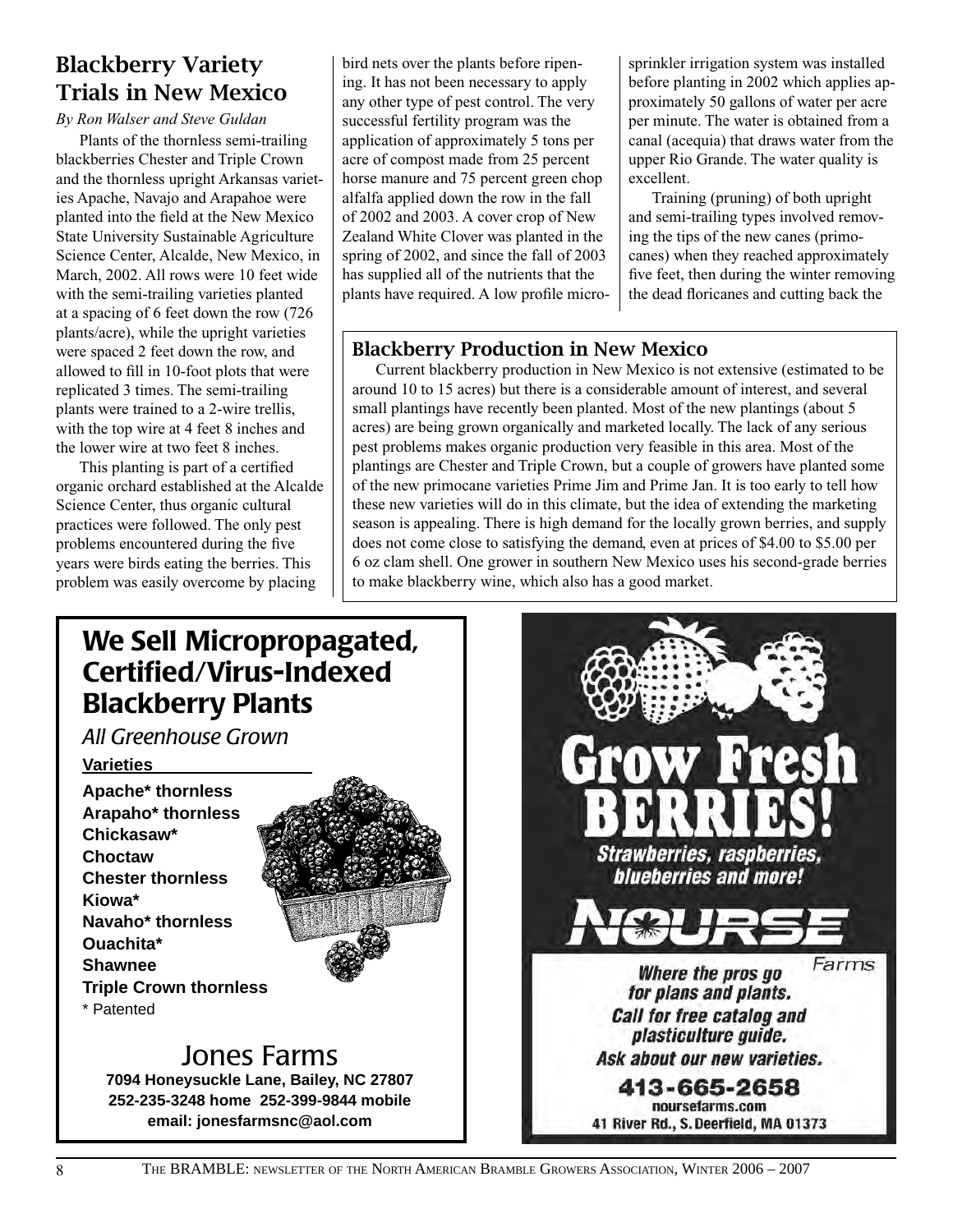laterals on the remaining canes to approximately 18 inches.

The upright blackberry cultivars did not have enough fruit in 2003 to warrant harvesting, thus the lack of data for Apache in 2003. In 2003 and 2004 it was observed that Arapahoe and Navajo had much less fruit than Apache, thus data was not taken from these two cultivars.

Minimum low temperatures that occurred during the past four winters and recorded near the orchard were: –1° F in 2002-2003, 2° in 2003-2004, 1° in 2004-2005, and –5° in 2005-2006. With the exception of Arapahoe, which showed some winter damage each year, the plants did not show much winter damage except in 2005-2006. In this last winter, winter damage (expressed as terminal die-back and blind (damaged) buds was most severe on Arapahoe, slightly less on Navajo and Apache, less on Triple Crown, and very light on Chester. This damage was also somewhat reflective in the lower yields in 2006 for Apache.

 Firmness (shipping qualities) of the berries showed that Navajo and Chester were firm and shipped very well, while Apache and Triple Crown were less firm, but still maintained sufficient quality while stored at slightly above freezing temperatures for several days and then transported to local stores or farmers markets etc.

### Websites to Visit

**www.justberryrecipes.com** has hundreds of recipes using berries. Great ideas for holiday cooking!

**http://berryhealth.fst.oregonstate.edu/index.html** is a new website "Connecting Berry Health Benefit Researchers for the purpose of sharing information about their respective projects, findings and methodologies... In addition, it is the intention of this network to develop and deliver guidelines to consumers that promote good health relative to berry fruits." Nothing is up yet, but bookmark it and watch for it to grow.

**The BRAMBLE** is a quarterly publication of the North American Bramble Growers Association (NABGA) and is a benefit of membership in the association. For sample copy, reprint permision, membership information, and advertising rates, contact

NABGA

1138 Rock Rest Road, Pittsboro, NC 27312 Phone: 919-542-3687 Fax: 919-542-4037 Email: nabga@mindspring.com Web:www.raspberryblackberry.com *The Bramble © NABGA 2006*

| <b>Year/Variety</b><br>2003 | <b>First harvest</b> | Peak | End  | Lbs/plant Lbs/acre |        | grams/berry |
|-----------------------------|----------------------|------|------|--------------------|--------|-------------|
| <b>Triple Crown</b>         | 7/28                 | --   | 8/25 | 3.1                | 2251   | 5.8         |
| Chester                     | 7/28                 | --   | 8/21 | 2.5                | 1815   | 4.9         |
| Apache<br>No Data           |                      |      |      |                    |        |             |
| 2004                        |                      |      |      |                    |        |             |
| <b>Triple Crown</b>         | 7/20                 | --   | 8/17 | 14                 | 10,164 | 7.7         |
| Chester                     | 7/30                 | --   | 8/20 | 3.8                | 2788   | 3.9         |
| Apache                      | 7/23                 | --   | 8/17 | --                 | 4673   | 6.8         |
| 2005                        |                      |      |      |                    |        |             |
| <b>Triple Crown</b>         | 7/21                 | 8/08 | 9/16 | 10.3               | 7513   | 5.9         |
| Chester                     | 8/01                 | 8/29 | 9/16 | 13.3               | 9633   | 3.7         |
| Apache                      | 7/21                 | 8/08 | 9/16 | --                 | 5282   | 5.2         |
| 2006                        |                      |      |      |                    |        |             |
| <b>Triple Crown</b>         | 7/18                 | 8/15 | 9/04 | 10.4               | 7550   | 6.2         |
| Chester                     | 7/25                 | 8/22 | 9/04 | 16.8               | 12,197 | 4.0         |
| Apache                      | 7/21                 | 8/18 | 9/01 | --                 | 3555   | 6.1         |

Samples from all of the varieties were frozen and observed for color quality in the frozen product. All of the varieties had sufficient color to meet A grade quality, but would need to be harvested fairly mature to reduce the red color of the frozen product.

Thus, in areas where winter temperatures are similar to or warmer than those recorded at Alcalde, any of the three cultivars (Chester, Triple Crown, Apache) can be productive and successfully

grown. In colder areas the Chester variety could be productive but some damage

would most likely occur with temperatures much below 0° F. Consumer acceptance of these berries has been excellent.

*I (Ron Walser) have recently transferred from the Alcalde Science Center to the New Mexico State University Science Center at Los Lunas (about 30 miles South of Albuquerque), where I intend to establish an extensive fruit and vegetable research planting. Blackberries will be part of this planting.* 

### World Famous Doyle's Thornless Blackberry

Look what you can get from one plant

Totally thornless and does not sucker Yields 10–20 gallons per plant! Proven producer since 1975! Grows from Alaska to Florida ALL 50 states



Just one Doyle Thornless Blackberry yields more than 30 ordinary plants! Large, Sweet, Juicy Berries—sooo good!



THOMAS E. DOYLE (6/26/1900–1/13/01)

Adapts to patios and small yards—a big plus

DOYLE'S THORNLESS BLACKBERRY INC. **1600 Bedford Road • Washington, IN 47501 Tom Doyle 812-254-2654 fax 812-254-2655 tomdoyle@fruitsandberries.com www.fruitsandberries.com**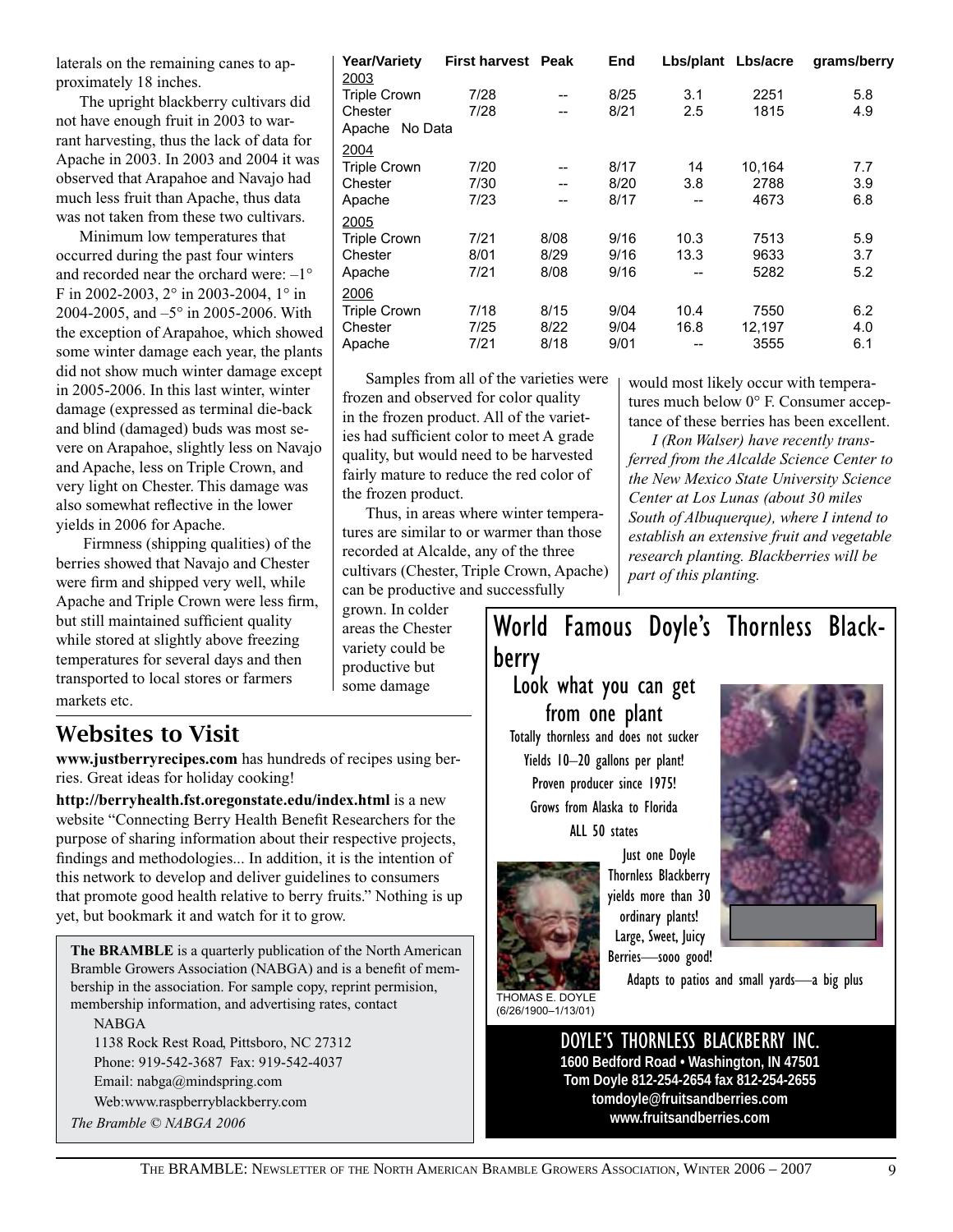### Raspberry High Tunnel Open House Highlights

*By Cathy Heidenreich, Cornell University*

Despite driving rain and blustery high winds, approximately 40 people braved the wet and cold to attend the second nd annual Cornell Raspberry High Tunnel Open House. Those attending came from near and far; some traveled from as close by as main campus for the event, others traveled from as far away as Quebec City, Canada, to attend. Some were commercial growers looking for ways to extend their raspberry season, others were high tunnel owners/operators looking to share their own experiences or get discuss concerns with researchers. Also attending were Coornell Extension educators, homeowners, students, and some local newspaper reporters.

Tours of the tunnel were conducted by Dr. Marvin Pritts, the project leader, and Mary Jo Kelly and Jenny Conrad, who are assisting him with the project. Some interesting raspberry high tunnel facts:

- The plastic goes on the tunnel in early September. The process takes about 2 hours. The tunnel, which is 30 x 90 ft, contains 4 rows of raspberries, planted on 7 foot centers.
- Bumble bees quickly adapt to life as high tunnel dwellers, often waiting to enter or exit each day when the doors were opened or the tunnel sides raised for ventilation. No additional pollinators were needed.
- Raspberries are harvested from the tunnel for approximately a 10-week period between early September and mid- November.
- Rows are picked on alternate days; two people harvest 8 hours a day, 3-4 days a week.
- Approximately 500 pints of fresh market quality fruit are harvested per week; the raspberries are sold from the Cornell Orchard store at \$5.00 per pint.
- The shelf life of tunnel produced raspberries is more than triple that of conventionally produced raspberries.
- Row covers are used to cover raspberries inside the tunnel on evenings when temperatures are predicted to drop into the mid to upper 20s to protect plants from cold injury.

• The plastic is removed again in early December after the cropping season is over.

One of the suggestions coming from the meeting was the development of a raspberry high tunnel production guide similar to the greenhouse raspberry production guide already



available on line at: http://www.hort. cornell.edu/extension/commercial/fruit/ Berries/bra mblehtml/ghrasp.html Watch for the release of this new on-line publication in the months to come! From *New York Berry News*

### Benefits of Compound in Blackberries Studied

*From the ARS News Service September 20, 2006*

A patent-pending compound isolated from fresh blackberries may inhibit the expression of genes that are associated with cancer-promoting agents. The purified compound, cyanidin-3-glucoside (C3G), inhibited tumors from growing and spreading when used in animal test models.

Scientists with the Agricultural Research Service (ARS) and National Institute for Occupational Safety and Health (NIOSH) collaborated on the study. ARS is the U.S. Department of Agriculture's chief scientific research agency.

C3G may one day become a key natural ingredient in new products formulated for their anti-cancer properties. Cell biologist Min Ding, with NIOSH in Morgantown, W. Va., and plant physiologist Shiow Wang, with the ARS Fruit Laboratory in Beltsville, Md., conducted the research with colleagues at West Virginia University-Morgantown. The study appears in a recent issue of the Journal of Biological Chemistry.

C3G is among a series of plant chemicals that are a subclass of flavonoids- -water-soluble plant pigments known for their antioxidative and antimicrobial

effects.

For the study, the researchers tested mice that had skin tumors. In one group, they found a significant reduction in the number and size of skin tumors among the mice that had been supplemented with C3G, when compared to those that had not been supplemented.

In another experimental model with immune-system-suppressed mice, the researchers studied lung cancer cells because of their relatively high tendency to spread to other organs. They found that the purified blackberry compound not only significantly reduced the amount of cancer cell growth in the mice, but also inhibited the spread of the cancer cells to other organs.

C3G exhibited anti-cancer activity in this animal model, according to the researchers. The preventive effect of the extract may be due to the compound's ability to control free radicals known as reactive oxygen species, which activate molecular signals involved in initiating, promoting and progressing cancer.

The findings indicate a promising direction for understanding the molecular mechanisms responsible for the beneficial effects of plant chemicals on human health.

*To subscribe to the ARS News Service, go to www.ars.usda.gov/is/pr/subscribe.htm.*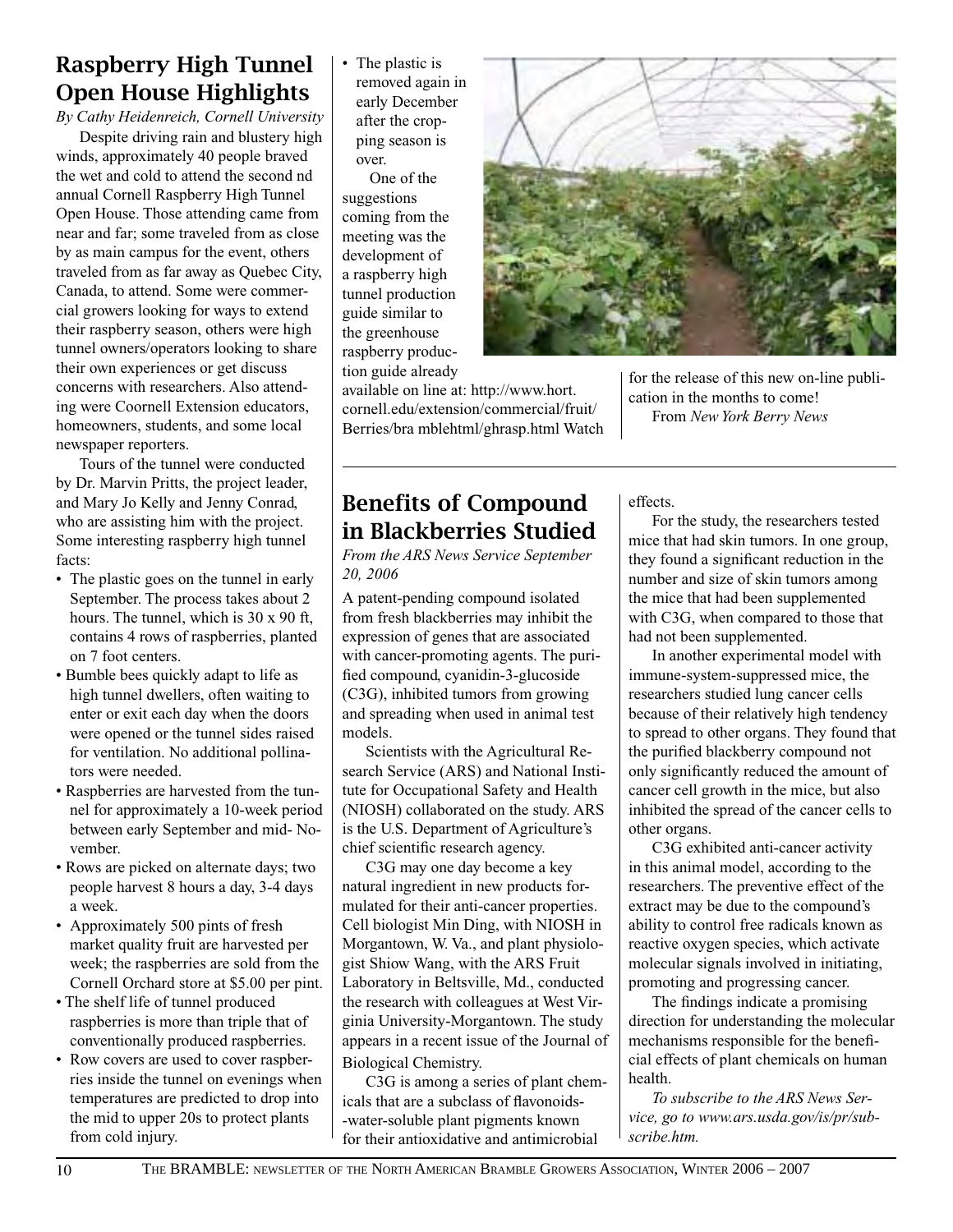### Our Experience with Phosphite Foliar **Nutrients**

#### *By Charlie O'Dell*

The following information was excerpted from an article in *Better Crops*/Vol.90, 2006, No. 4 written by C.J. Lovatt and R.L. Mikkelsen, titled "Phosphite Fertilizers: What Are They? Can You Use Them? What Can They Do?" Dr. Lovatt is Professor of Plant Physiology, Department of Botany and Plant Sciences, University of California-Riverside; Dr. Mikkelsen is PPI Western Region Director, Davis, California. In addition, I have reported our observations using phosphite foliar supplemental nutrient sprays on our U-Pick blueberries, blackberries, late summer primocane-bearing raspberries and seedless table grapes.

"Interest is growing in phosphite fertilization as part of a total production program by progressive growers. Phosphite is a salt of phosphorous acid containing one less oxygen atom than phosphate, making its chemistry and behavior quite different. Phosphite is more soluble than phosphate, making leaf and root uptake more efficient. In fact, high concentrations of phosphite can be toxic to plants. Soil microorganisms are able to assimilate phosphite and release phosphate, gaining energy and nutrients during this biological conversion. Phosphite can move from the leaves to the roots through the phloem in the phosphite form.

"Research by C.J. Lovett (see references at end of article) showed that foliar applications of phosphite can help replace phosphate in crops suffering from P deficiency. There is consistent evidence that phosphite is more readily absorbed into plant tissues than phosphate. He cites an example: some fruit crops in southern areas including citrus and avocado have leaves that are almost impervious to spray applications of phosphate for foliar absorption. In such cases, foliar phosphite sprays have proven to be expeditious for fast correction of this nutrient deficiency. In these crops, foliar application of phosphite has proven to work as a plant nutrient source for supplemental P to increase

floral intensity, then yield, fruit size, total soluble solids and anthocyanin. Application timing has been shown to be critical to obtain such plant responses. A single spray applied pre-bloom has produced the maximum results, but beneficial additive results have been seen from adding low-dose phosphite sprays during the growing season. Growers report additive effects are seen the following year with perennial crops, compared to plants that were untreated the previous year. Note: phosphite fertilizer research has not been completed for many crops since this technology is still fairly new. Growers are urged to trial phosphite programs on their crops at their location to judge possible benefits for their crops."

Like all growers, we are always interested in improving our yields, fruit quality and fruit size, plus improved shelf life for our U-Pick blueberry, blackberry, primocane raspberry and seedless table grape customers. Over the past few years we began using foliar phosphite in a proprietary formulation linked to calcium, especially timed for pre-bloom, early when plant demand for calcium peaks in the growing season. We used a low, non-toxic recommended rate of 1 to never more than 2 quarts per acre per foliar spray product in adequate water for good coverage with an air-blast sprayer. We realize that many factors influence crop performance each year, but it is our observation that we have seen excellent increases in our yields and fruit quality since we began this supplemental feeding program. A special example: in the summer of 2005, we took foliar tissue samples sent to a commercial lab for nutrient analyses. We were shocked to find we had a severe plant deficiency of both zinc and potassium in all our berry crops. We did not suspect this, we could not tell by looking at our plants. That fall in October we sprayed a commercial foliar carbohydrate-based 24 percent potassium, at 2 quarts per acre of product followed by 1 gallon per acre before leaves fell. Beginning at pre-bloom this past spring 2006, I began foliar sprays of a commercial product of zinc-phosphite alternated with calcium phosphite, 2 quarts of product per acre each spray every 2 weeks for a total of 4 sprays, 2 of

each phosphite. I added a foliar formulation of a carbohydrate-based 24 percent potassium at the rate of 2 quarts per acre to each spray. We had our best crops ever over this past summer, our plants really responded! Also, in late summer of this past '06 season we again took leaf tissue samples, sent to the same commercial lab for nutrients analysis on all crops. Our zinc and potash levels both were at satisfactory to high levels compared to the deficiencies of both in the previous year's tissue tests.

Needless to say, we highly recommend that all berry growers take regular leaf tissue samples for nutrients analyses to enable fast correction of plant and possible soil deficiencies. It is my observation that supplemental foliar nutrients applied early and during harvest of our fruit crops, based on such tissue analyses, do benefit our crops and have increased our income from them. Phosphite foliar programs have been developed for a wide range of tree fruit, vegetable, small fruit, floral and landscape nursery crops. Growers report that phosphite foliar/stem nutritional sprays applied to cuttings in rooting beds of grapes and other fruit and nursery crops help stimulate rooting and fast plant growth.

#### **References:**

Albrigo, L.G. 1999, Effects of foliar applications of urea or Nutriphite on flowering and yields of Valencia orange trees. Proc. Fla. State Hort. Soc. 112: 1-4.

Forster, H., J.E. Adaskaveg, D.H. Kim, and M.E. Stanghellini. 1998. Effect of phosphite on tomato and pepper plants and on susceptibility of pepper to Phytophthora root and crown rot in hydroponic culture. Plant Disease. 82: 1165-1170.

Lovatt, C.J. 1999. Timing citrus and avocado foliar nutrient applications to increase fruit set and size. Amer. Soc. for Hort. Sci. Hort Tech. 9: 607-612.

Additional information at: www.ppi-ppic.org/phosphite/ref

*Charlie O'Dell is VA Tech Extension Horticulturist Emeritus, and raises small fruits at Crows Nest Farm in Blacksburg, VA. He is also a dealer for Agro-K, which markets crop nutrients, including phosphite products.*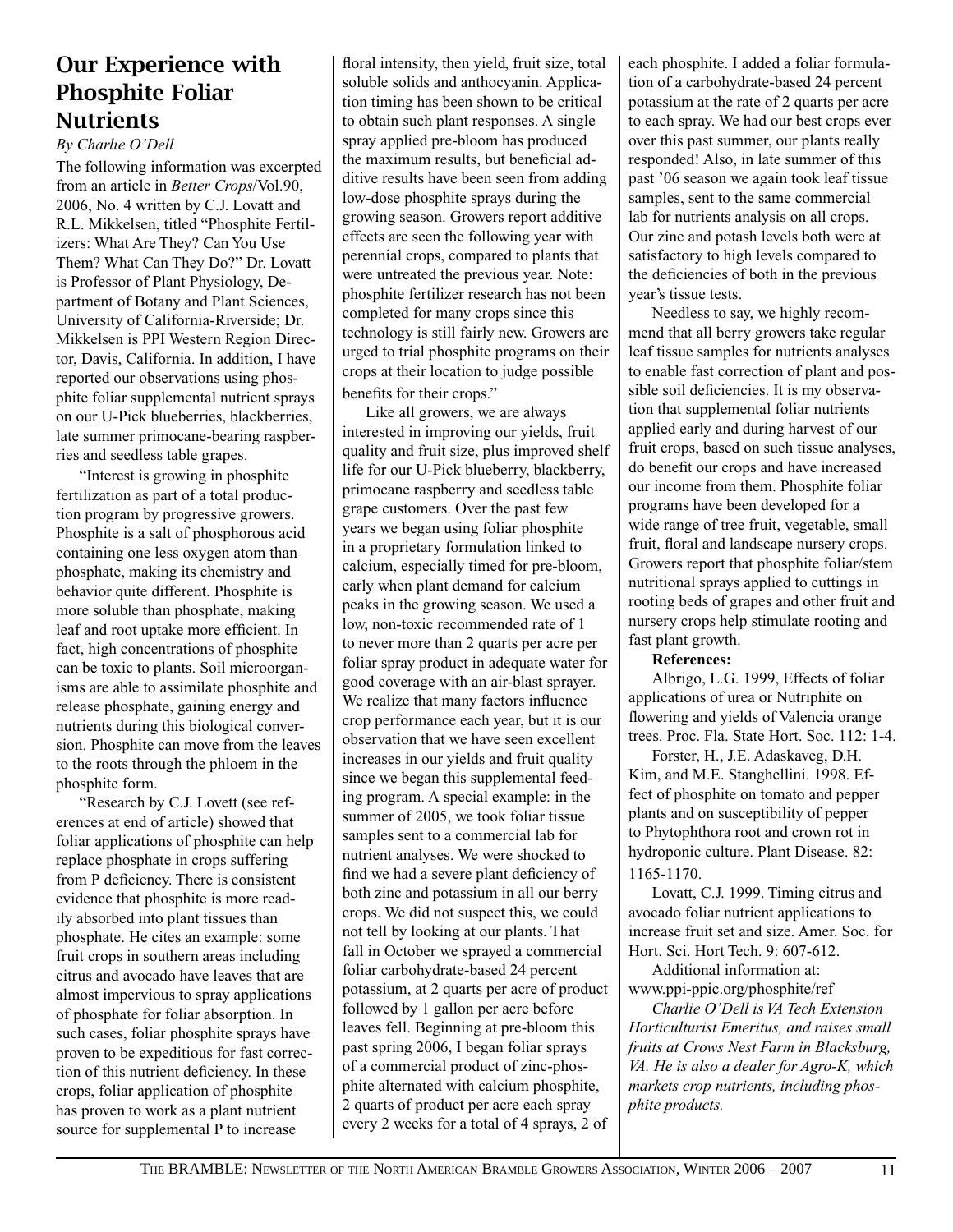### Evaluation of Herbicides for Yellow and Purple Nutsedge (*Cy-*

### *perus esculentus* and *C. rotundus*) in Blackberry Fields

*By Mark A. Czarnota, Dept. of Horticulture, University of Georgia, Griffin Campus, Griffin, GA* 

**Objective / Justification:** There approximately 800 acres of blackberries (Rubus spp.) grown in the state of Georgia, and planted acreage in the Southeast continues to rise. As with many of the other small fruit growers, the weeds from the sedge family (Cyperaceae) continue to plague growers. Many growers throughout Georgia (and the Southeast) have experienced heavy infestations of yellow and purple nutsedge (Cyperus esculentus and C. rotundus). At present, there are no herbicides labeled for postemergent nutsedge and annual sedge control during this establishment period. There are, however, several postemergent herbicides that are known to be safe to plants in the blackberry family (Rosaceae) that control sedges (e.g. halosulfuron and sulfentrazone). Although none of these herbicides has been labeled for use in backberries, many could possible be registered for use on non-bearing and bearing blackberry plants.

**Procedure / Methodologies:** Two blackberry experiments were conducted. Experiment #1 was a preemergent study, and experiment #2 was a postemergent study. Treatments in both experiments were identical and included sulfentrazone (Spartan) at 6.0 and 12.0 ounces of product per acre (oz pr/A), and halosulfuron (Sandea) at 0.5 and 1.0 oz pr/A (Table #1). Both experiments were conducted in Lakeland, GA at the farm of Mr. Ben Strickland. Experiment #1 was conducted on the Owatchata blackberry (Rubus x 'Owatchata') and was initiated on March 20, 2006. Experiment #2 was conducted on Apache blackberry (Rubus x 'Apache') and was initiated on May 24, 2006. Both experiments contained 4

replication and were designed as a randomized complete block. Herbicide were applied with a  $CO<sub>2</sub>$  backpack sprayer calibrated to deliver 20 gallons per acre. All treatments in experiment 2 contained the adjuvant Kinetic® at 0.25% volume to volume. Ratings for nutsedge (*Cyperus esculentus* and *C. rotundus*) control and blackberry injury were taken on the pre study at 4, 8, 10, and 17 weeks after treatment (WAT), and 2, 4, and 8 WAT on the post study. Blackberry injury and nutsedge control was taken on a (0-100 scale) and numbers are represented in table 2.

#### **Results and Conclusion: Experiment #1 (Table #3):** Con-

trol of yellow and purple nutsedge was significantly better with both treatments of halosulfuron and sulfentrazone during all rating periods. By 17 WAT, control with all treatments was  $80\%$ . Injury to blackberries was significant, but didn't exceed 19% during the 4, 8, and 10 WAT ratings. No blackberry injury was noted at the 17WAT rating.

**Experiment #2 (Table #4):** Control of yellow and purple nutsedge was sig-



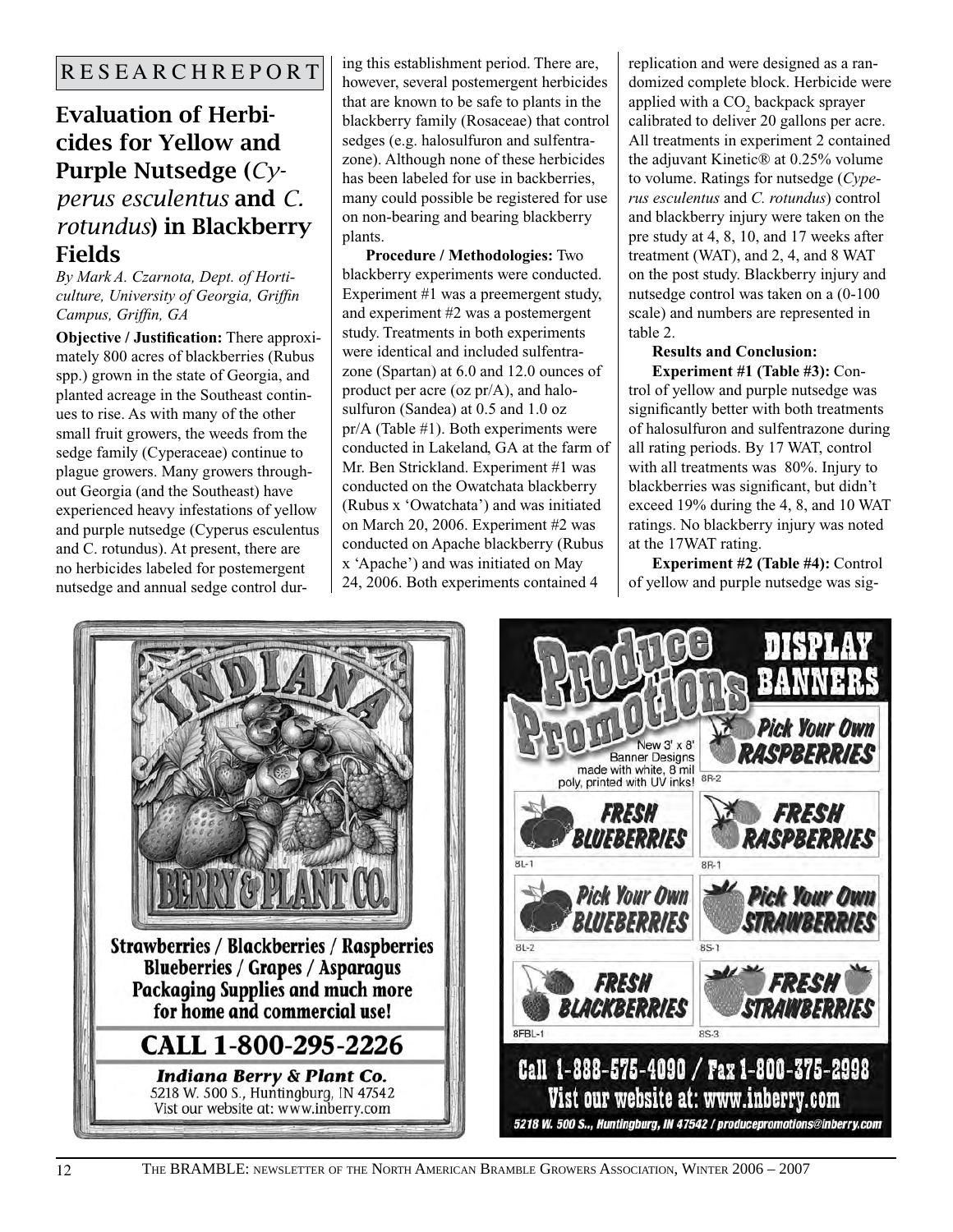Table #1. Treatment list for both pre- and postemergent experiments. **Construction Construction Construction Construction Construction Plant Symptoms** 

| Treatment # | <b>Treatment</b> | <b>Formulation</b> | <b>Formulation</b><br>Rate |
|-------------|------------------|--------------------|----------------------------|
|             | Spartan          | 4 L                | $6.0$ oz/A                 |
|             | Spartan          |                    | $12.0$ oz/A                |
|             | Sandea           | 75 DF              | $0.5$ oz/A                 |
|             | Sandea           | 75 DF              | $1.0$ oz/A                 |
|             | Control          |                    |                            |

#### Table #2. Blackberry injury and nutsedge

| Value<br><b>Plant Symptoms</b> |                                                       |  |  |  |  |  |  |
|--------------------------------|-------------------------------------------------------|--|--|--|--|--|--|
|                                | No visual injury present                              |  |  |  |  |  |  |
|                                | Minimal injury to desirable plant. Less than 10% of   |  |  |  |  |  |  |
| $10 - 30$                      | the plant leaf service area showing chlorosis and     |  |  |  |  |  |  |
|                                | necrosis.                                             |  |  |  |  |  |  |
|                                | More noticeable plant injury or stunting. Greater     |  |  |  |  |  |  |
| 40-70                          | than 50% of the leaf area showing symptoms of         |  |  |  |  |  |  |
|                                | chlorosis and/or necrosis.                            |  |  |  |  |  |  |
|                                | Plants severally injured. Most of the leaves and leaf |  |  |  |  |  |  |
| 80-90                          | surface showing signs of chlorosis and necrosis.      |  |  |  |  |  |  |
|                                |                                                       |  |  |  |  |  |  |
| 100                            | Plant appears dead. No signs of regrowth.             |  |  |  |  |  |  |

 $\frac{2}{\sqrt{2}}$ Nutsedge Blackberry Constantinople Nutsedge <u>Blackberry Holland</u> Nutsedge Table 3. Experiment #1 - Preemergent nutsedge (*Cyperus esculentus* and *C. rotundus*) control and safety to Owatchata blackberries (Rubus x 'Owatchata') with Sandea (halosulfuron) and Spartan (sulfentrazone) at 4, 10, and 17 Weeks After Treatment (WAT).<sup>1,2</sup>

|                |             |                | Injury<br>$0 - 100$ | Control<br>$0 - 100$ | Injury<br>$0 - 100$ | Control<br>$0 - 100$ | Injury<br>$0 - 100$ | Control<br>$0 - 100$ |
|----------------|-------------|----------------|---------------------|----------------------|---------------------|----------------------|---------------------|----------------------|
| #              | Treatment   | Rate           | 4 WAT               |                      |                     | 10 WAT               | 17 WAT              |                      |
|                | Sandea 75DF | $0.5$ oz pr/A  | 15a                 | 81 a                 | 16 a                | 96 a                 | 0 a                 | 89 a                 |
| $\overline{2}$ | Sandea 75DF | 1.0 oz $pr/A$  | 15 a                | 75 a                 | 19a                 | 88 ab                | 0a                  | 81 a                 |
| 3              | Spartan 4L  | $6.0$ oz pr/A  | 14 a                | 70 a                 | 14 a                | 73 b                 | 0 a                 | 83 a                 |
| 4              | Spartan 4L  | 12.0 oz $pr/A$ | 11 a                | 70 a                 | 16 a                | 84 ab                | 0a                  | 80 a                 |
| 6              | Check       |                | 0b                  | 0 <sub>b</sub>       | 0b                  | 0 <sub>c</sub>       | 0 a                 | 0 <sub>b</sub>       |
| LSD            |             |                | 6.1                 | 26.1                 | 5.2                 | 20.2                 | 0.0                 | 17.2                 |

Table 4. Experiment #2 – Postemergent nutsedge (*Cyperus esculentus* and *C. rotundus*) control and safety to Apache blackberries (Rubus x 'Apache'). with Sandea (halosulfuron) and Spartan (sulfentrazone) at 2, 4, and 8 Weeks Aft-er Treatment (WAT).1,2

|   | $\mu$ can $\mu$ and $\mu$ are a measured $\mu$ |                |            |           |            |                |            |                |
|---|------------------------------------------------|----------------|------------|-----------|------------|----------------|------------|----------------|
|   |                                                |                | Blackberry | Nutsedge  | Blackberry | Nutsedge       | Blackberry | Nutsedge       |
|   |                                                |                | Injury     | Control   | Injury     | Control        | Injury     | Control        |
|   |                                                |                | $0 - 100$  | $0 - 100$ | $0 - 100$  | $0 - 100$      | $0 - 100$  | $0 - 100$      |
| # | Treatment                                      | Rate           |            | 2 WAT     |            | 4 WAT          |            | 8 WAT          |
|   | Sandea 75DF                                    | $0.5$ oz pr/A  | 6а         | 88 a      | 0 a        | 88 a           | 0 a        | 95 a           |
| 2 | Sandea 75DF                                    | 1.0 oz $pr/A$  | 8а         | 95 a      | 0a         | 95 a           | 0 a        | 95 a           |
| 3 | Spartan 4L                                     | $6.0$ oz pr/A  | 5а         | 89 a      | 0a         | 86 a           | 0 a        | 88 a           |
| 4 | Spartan 4L                                     | 12.0 oz $pr/A$ | 5а         | 96 a      | 0 a        | 91 a           | 0 a        | 89 a           |
| 6 | Check                                          |                | 0b         | 0b        | 0b         | 0 <sub>b</sub> | 0 a        | 0 <sub>b</sub> |
|   | LSD                                            |                | 3.4        | 12.8      | 0.0        | 14.1           | 0.0        | 15.3           |

nificantly better with both treatments of halosulfuron and sulfentrazone during all rating periods. By 10 WAT, control with all treatments was  $73%$ . Injury to blackberries was significant, but didn't exceed 19% during the 2, 4, and 8 WAT ratings.

**Significance to the industry:** Both Sandea (halosulfuron) and Spartan (sulfentrazone) herbicides provided less than 20% injury to the two blackberry cultivars tested, as well as providing fair to excellent control of yellow and purple nutsedge. Currently, these herbicides are being evaluated for possible label expansion into several small fruit crops – including blackberries.

**Acknowledgements:** Special thanks to IR-4, Gowan, the North American Bramble Growers Research Foundation, and the Southern Region Small Fruit Consortium for providing funding. Thanks also to Mr. Ben Strickland for allowing us to conduct blackberry weed

control research on his property.

*For more information,contact Mark Czarnota at mac@griffin.uga.edu or 770- 228-7398.* 

## **STRAWBERRY & RASPBERRY PLANTS**

**Blackberry Canes, Asparagus Crowns, Rhubarb &** Horseradish, Blueberry, Black Currant



 $R, R, #2$ Simcoe, Ontario Canada N3Y 4K1

All plant material is grown under recognized Provincial or State Programs.

**CALL FOR FREE CATALOGUE** Phone: 1-519-426-3099 Fax: 1-519-426-2573 www.strawberrytyme.com